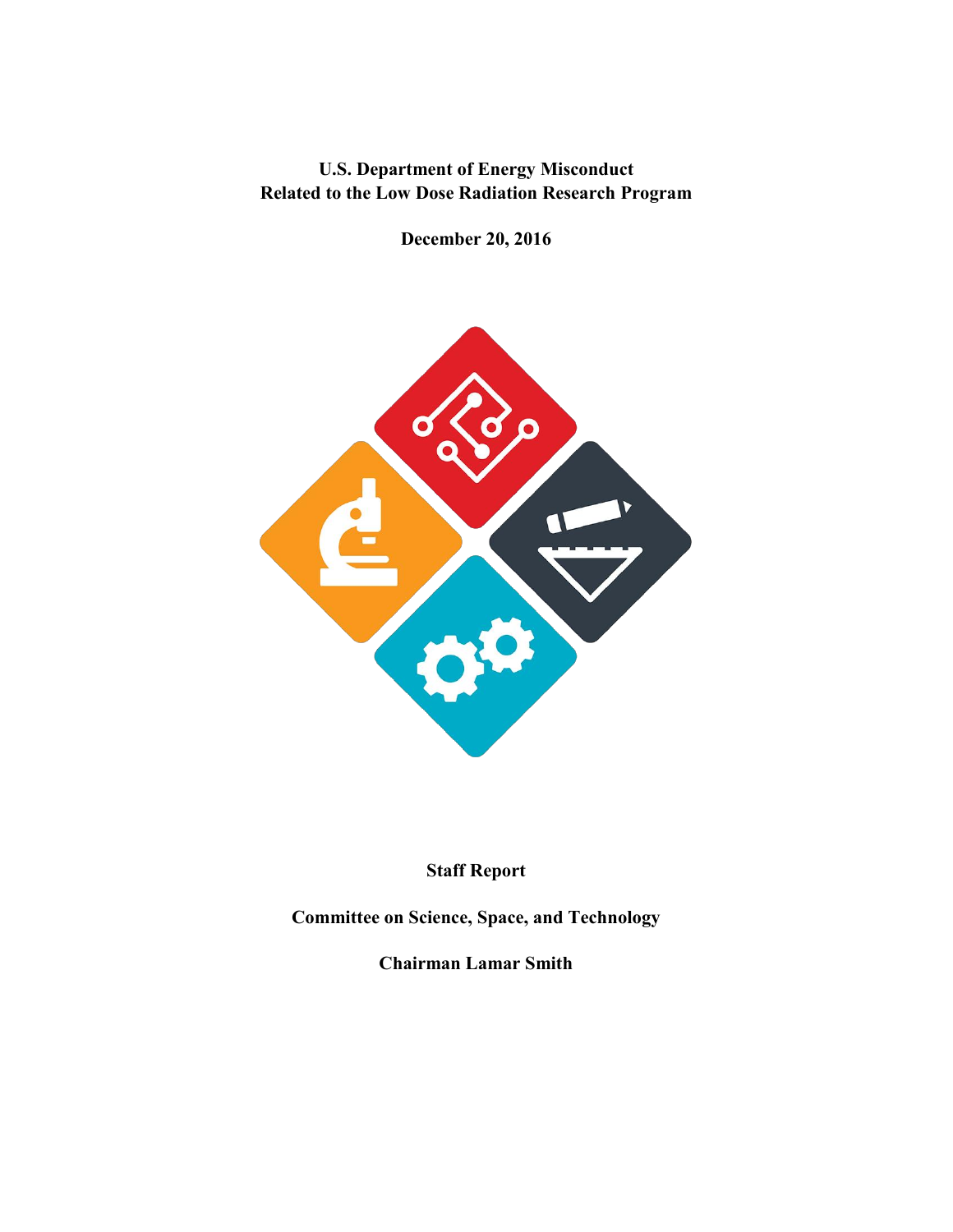#### **Table of Contents**

#### **I. Executive Summary**

#### **II. Background on the Committee's Investigation**

- A. Overview of the Low Dose Radiation Research Program and H.R. 5544, the Low Dose Radiation Research Act of 2014.
- B. Allegations: Office of Science management and senior DOE employees deliberately withheld information from Congress during the legislative process and removed an agency scientist from federal service for providing complete answers to Committee staff.
- C. Committee Investigation.

#### **III. Findings**

- A. DOE management developed a scheme to withhold information from congressional staff.
- B. Dr. Metting was directed to omit information from a presentation to congressional staff given during the briefing.
- C. DOE management avoided critical information pertinent to the continuance of the LDRRP.
- D. DOE management worked to kill the LDRRP because it did not further the Administration's goals to advance climate research.
- E. With regard to H.R. 5544, DOE management sought to manipulate congressional staff – both republican and democratic staff.
- F. DOE management and senior employees gave intentionally misleading statements to Congress.
- G. Dr. Carruthers and Dr. Weatherwax both made inconsistent statements at different points during the Committee's investigation.
- H. Management quickly took steps to remove Dr. Metting from federal service.
- I. Dr. Metting was removed for providing Congress with candid testimony without regard to the potential chilling effect on other scientists.
- J. Dr. Metting was the DOE's sole expert on LDRR and her opinion was silenced to further political interests.

#### **IV. Conclusions and Recommendations**

- A. The DOE exhibited a complete disregard for the legislative process and Constitutional separation of powers at an institutional level.
- B. The DOE must overhaul its management practices to ensure that the Department carries out its Constitutional responsibilities to be truthful with Congress and respects the legislative process.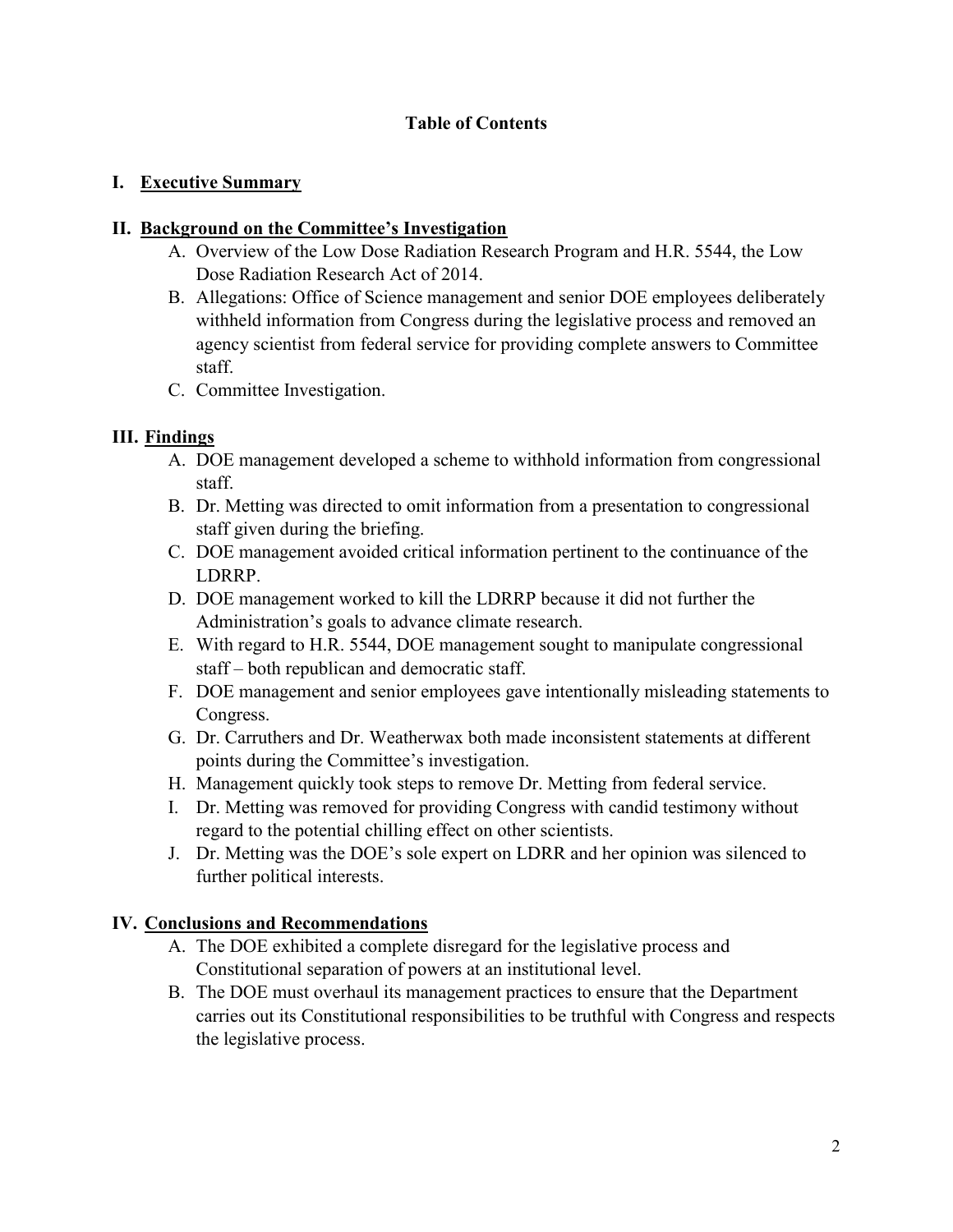## **I. Executive Summary**

In the late 1990s, the U.S. Department of Energy ("DOE" or "the Department") established the Low Dose Radiation Research Program ("the LDRRP"), which the Department describes as a unique program to support "experimental radiation biology research that studies the effects of very low dose exposures."<sup>1</sup> According to the Department, low dose radiation research ("LDRR") is an important mechanism to support the DOE's "missions in energy and environment" and increase knowledge and understanding of the health impacts from human exposures which are "mainly from medical diagnostic tests, but exposures might also occur during waste cleanup, environmental isolation of materials associated with nuclear weapons and nuclear power production, catastrophic natural events, or possibly terrorism incidents."<sup>2</sup> The DOE website on the LDRRP also states that "a strong scientific underpinning for our risk regulation is critical to adequately and appropriately protect people while making the most effective use of our national resources."<sup>3</sup>

On September 18, 2014, Rep. Paul Broun (R-GA) introduced H.R. 5544, the Low-Dose Radiation Research Act of 2014.<sup>4</sup> This legislation would have authorized the LDRRP and provided statutory direction "to enhance the scientific understanding of and reduce uncertainties associated with the effects of exposure to low dose radiation in order to inform improved risk management methods."<sup>5</sup> The legislation called for a study by the National Academies to assess the current body of knowledge and scientific challenges with respect to low dose radiation as it relates to human health.<sup>6</sup> Specifically, H.R. 5544 directed the National Academies to formulate a long-term research agenda to overcome identified scientific challenges while considering the cost-benefit effectiveness of the program.<sup>7</sup>

On October 16, 2014, staff of the House Committee on Science, Space, and Technology and the Senate Committee on Energy and Natural Resources attended a briefing on the LDRRP ("the briefing"). The following DOE employees were in attendance at the briefing: Dr. Noelle Metting, Dr. Todd Anderson, Dr. Julie Carruthers, and Dr. Marcos Huerta, as well as staff from the DOE Office of Congressional Affairs. At that time, Dr. Metting was the program manager for the LDRRP and resident DOE subject matter expert on low dose radiation research. Dr. Anderson was Dr. Metting's immediate supervisor as Director of Biological Systems Science within the DOE's Office of Science. Dr. Carruthers and Dr. Huerta are technical advisors within

 $\overline{\phantom{a}}$ 

<sup>6</sup> *Id.*

<sup>1</sup> U.S. Dep't. of Energy*, available at* <http://science.energy.gov/ber/research/bssd/low-dose-radiation/> (last visited Dec. 19, 2016).

<sup>2</sup> *Id.*

<sup>3</sup> *Id.*

<sup>4</sup> Low-Dose Radiation Research Act of 2014, H.R. 5544, 113th Cong. (2014). H.R. 5544 was cosponsored by Reps. Lamar Smith (R-TX), Larry Bucshon (R-IN), Bill Johnson (R-OH), Chris Collins (R-NY), Kevin Cramer (R-ND), Randy Hultgren (R-IL), James Sensenbrenner (R-WI), Dana Rohrabacher (R-CA), Randy Weber (R-TX), Bill Posey (R-FL), Daniel Lipinski (D-IL), Steven Palazzo (R-MS), and Bill Foster (D-IL).

<sup>5</sup> *Id.*

<sup>7</sup> *Id.*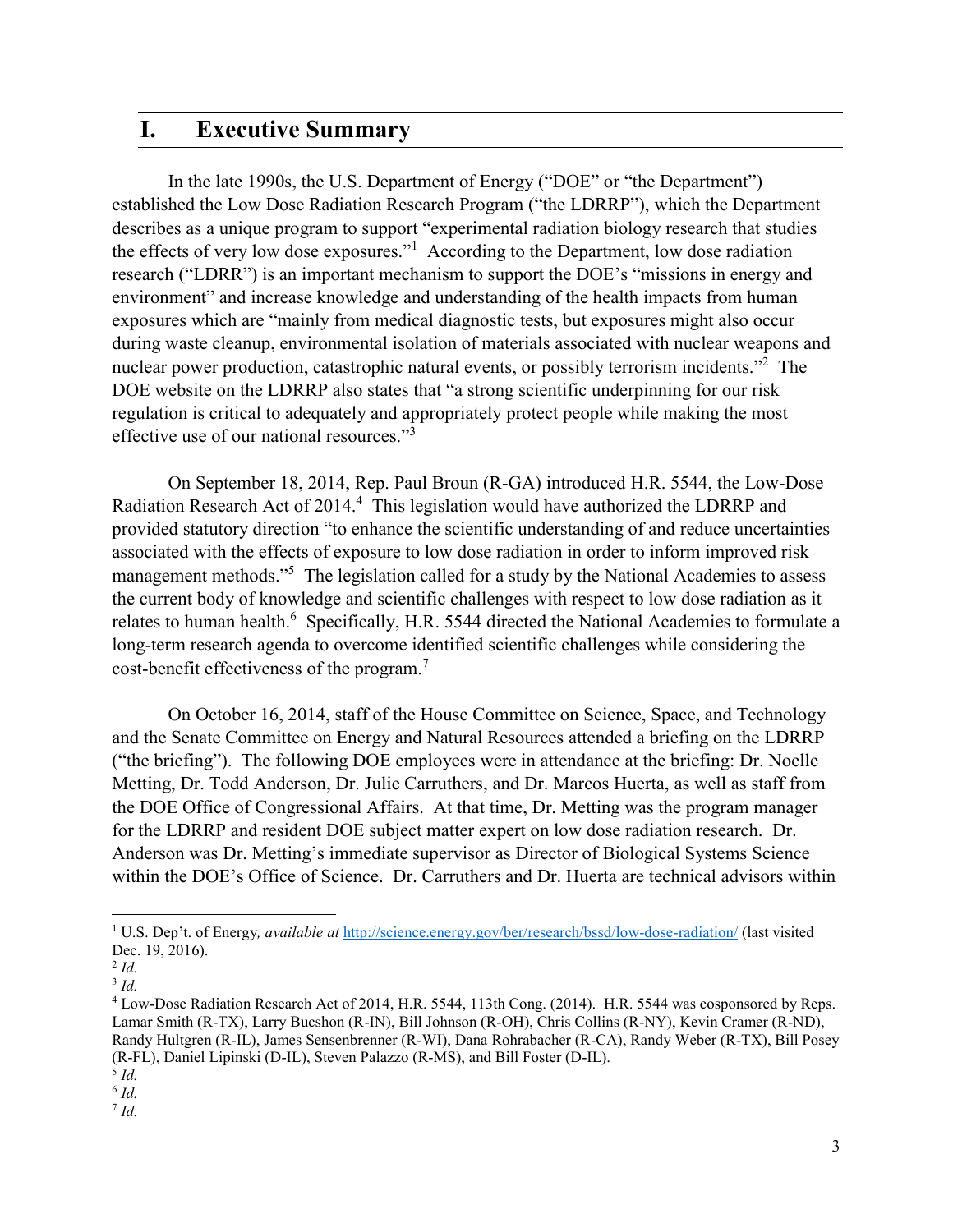the Office of Science. Also at that time, H.R. 5544 was pending in the House of Representatives. The Senate had not yet introduced companion legislation when the briefing occurred.

In October 2015, staff of the Committee on Science, Space, and Technology ("Committee staff") learned that DOE Management ("Management" or "senior officials") removed Dr. Metting from federal service for allegedly providing too much information in response to questions posed by Committee staff during the October 2014 briefing. Eventually, Committee staff learned that Management's actions to remove Dr. Metting were, in part, retaliation against Dr. Metting because she refused to conform to the predetermined remarks and talking points designed by Management to undermine the advancement of H.R. 5544. After learning this disturbing information, the Committee launched a full investigation. As part of its investigation, the Committee received document productions from the DOE, conducted transcribed interviews, and a held a public hearing.

Emails produced to the Committee by the DOE show a sequence of events leading to a premeditated scheme by senior DOE employees "to squash the prospects of Senate support" for H.R. 5544 and the LDRRP.<sup>8</sup> Moreover, the Committee has learned that one of DOE's stated purposes for Dr. Metting's removal from federal service was her failure to confine the discussion at the briefing to pre-approved talking points.<sup>9</sup> The Committee has also established that DOE management, including Dr. Weatherwax, Dr. Anderson, and Dr. Carruthers failed to exercise even a minimal standard of care to avoid chilling other agency scientists as a result of the retaliation against Dr. Metting for her refusal to censor information from Congress. The Committee concludes that the DOE placed its own priorities to further the President's Climate Action Plan before its Constitutional obligations to be candid with Congress. The DOE's actions constitute a reckless and calculated attack on the legislative process itself, which undermines the power of Congress to legislate. The Committee further concludes that DOE's disregard for separation of powers is not limited to a small group of employees, but rather is an institutional problem that must be corrected by overhauling its management practices with respect to its relationship with the Congress.

<sup>8</sup> Email from Julie Carruthers to Sharlene Weatherwax CC Marcos Huerta and Patricia Dehmer (Oct. 4, 2014, 04:45 PM EST).

<sup>&</sup>lt;sup>9</sup> U.S. Dep't. of Energy, Notice of Proposed Removal to Dr. Noelle Metting, Dec. 4, 2014.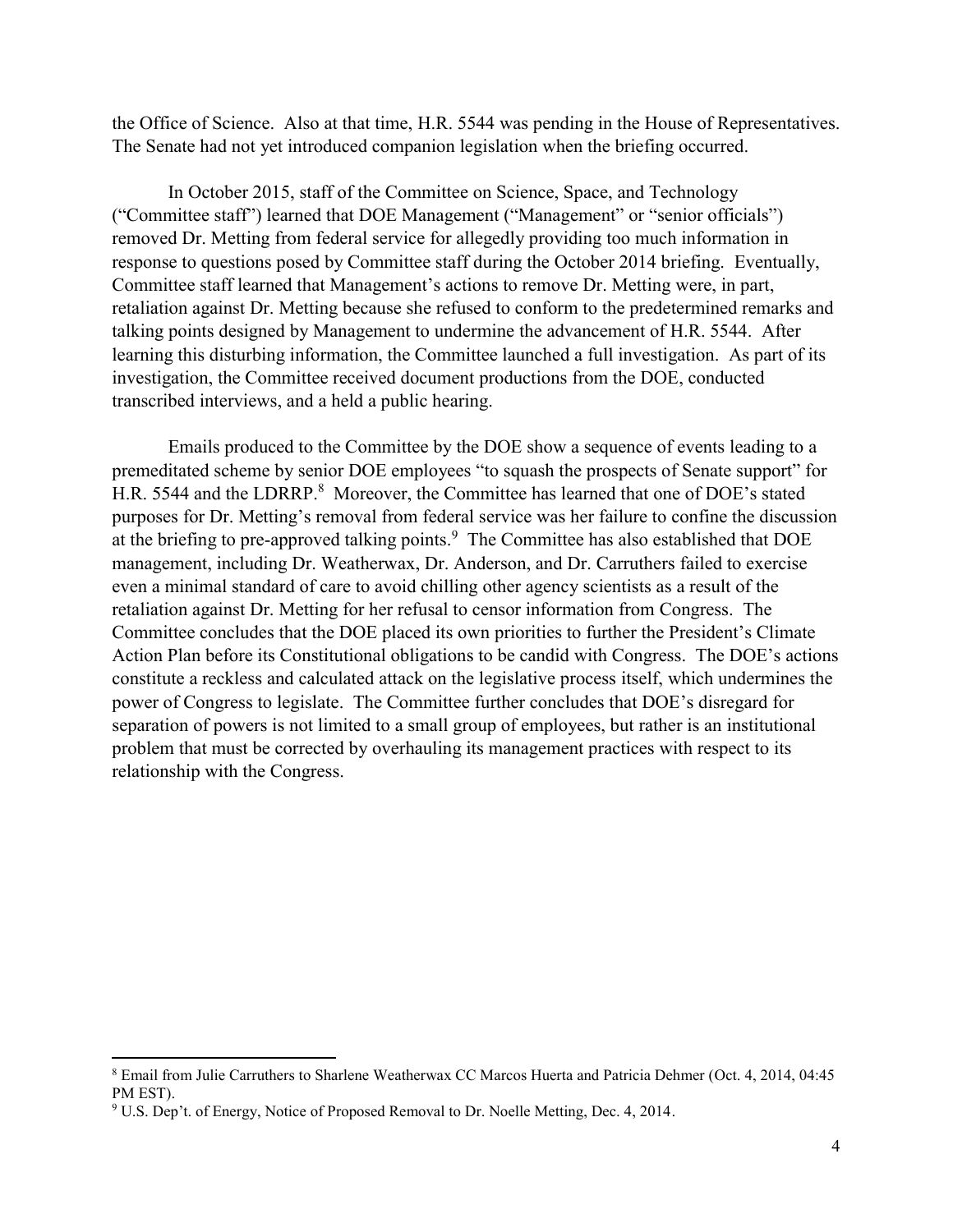## **II. Background on the Committee's Investigation**

### *A. Overview of the Low Dose Radiation Research Program and H.R. 5544, the Low Dose Radiation Research Act of 2014*

In the late 1990s, the DOE established the LDRRP, which the Department describes as a unique program to support "experimental radiation biology research that studies the effects of very low dose exposures."10 According to the Department, low dose radiation research ("LDRR") is an important mechanism to support the DOE's "missions in energy and environment" and increase knowledge and understanding of the health impacts from human exposures which are "mainly from medical diagnostic tests, but exposures might also occur during waste cleanup, environmental isolation of materials associated with nuclear weapons and nuclear power production, catastrophic natural events, or possibly terrorism incidents."<sup>11</sup> The DOE website on the LDRRP also states that "a strong scientific underpinning for our risk regulation is critical to adequately and appropriately protect people while making the most effective use of our national resources."<sup>12</sup>

On September 18, 2014, Rep. Paul Broun (R-GA) introduced H.R. 5544, the Low-Dose Radiation Research Act of 2014.13 This legislation would have authorized the LDRRP and provided statutory direction "to enhance the scientific understanding of and reduce uncertainties associated with the effects of exposure to low dose radiation in order to inform improved risk management methods."<sup>14</sup> The legislation called for a study by the National Academies to assess the current body of knowledge and scientific challenges with respect to low dose radiation as it relates to human health.<sup>15</sup> Specifically, H.R. 5544 directed the National Academies to formulate a long-term research agenda to overcome identified scientific challenges while considering the cost-benefit effectiveness of the program.<sup>16</sup>

The language of H.R. 5544 originated from similar provisions in two other pieces of legislation: H.R. 4159, America Competes Reauthorization Act of 2014, sponsored by Rep. Eddie Bernice Johnson  $(D-TX)^{17}$  and H.R. 4869, Department of Energy Research and

 $\overline{\phantom{a}}$ 

<sup>16</sup> *Id.*

<sup>10</sup> U.S. Dep't. of Energy, *available at* <http://science.energy.gov/ber/research/bssd/low-dose-radiation/> (last visited Dec. 19, 2016).

<sup>11</sup> *Id.*

<sup>12</sup> *Id.*

<sup>13</sup> *See supra* note 4.

<sup>14</sup> *Id.*

<sup>15</sup> *Id.*

<sup>&</sup>lt;sup>17</sup> America Competes Reauthorization Act of 2014, H.R. 4159, 113th Cong. § 605(b) (2014). H.R. 4159 was introduced on March 6, 2014 and cosponsored by Reps. Ami Bera (D-CA), Suzanne Bonamici (D-OR), Julia Brownley (D-CA), David Cicilline (D-RI), Katherine Clark (D-MA), Donna Edwards (D-MD), Elizabeth Esty (D-CT), Alan Grayson (D-FL), Rush Holt (D-NJ), Michael Honda (D-CA), Steny Hoyer (D-MD), Robin Kelly (D-IL), Joseph Kennedy (D-MA), Derek Kilmer (D-WA), Daniel Lipinski (D-IL), David Loebsack (D-IA), Zoe Lofgren (D-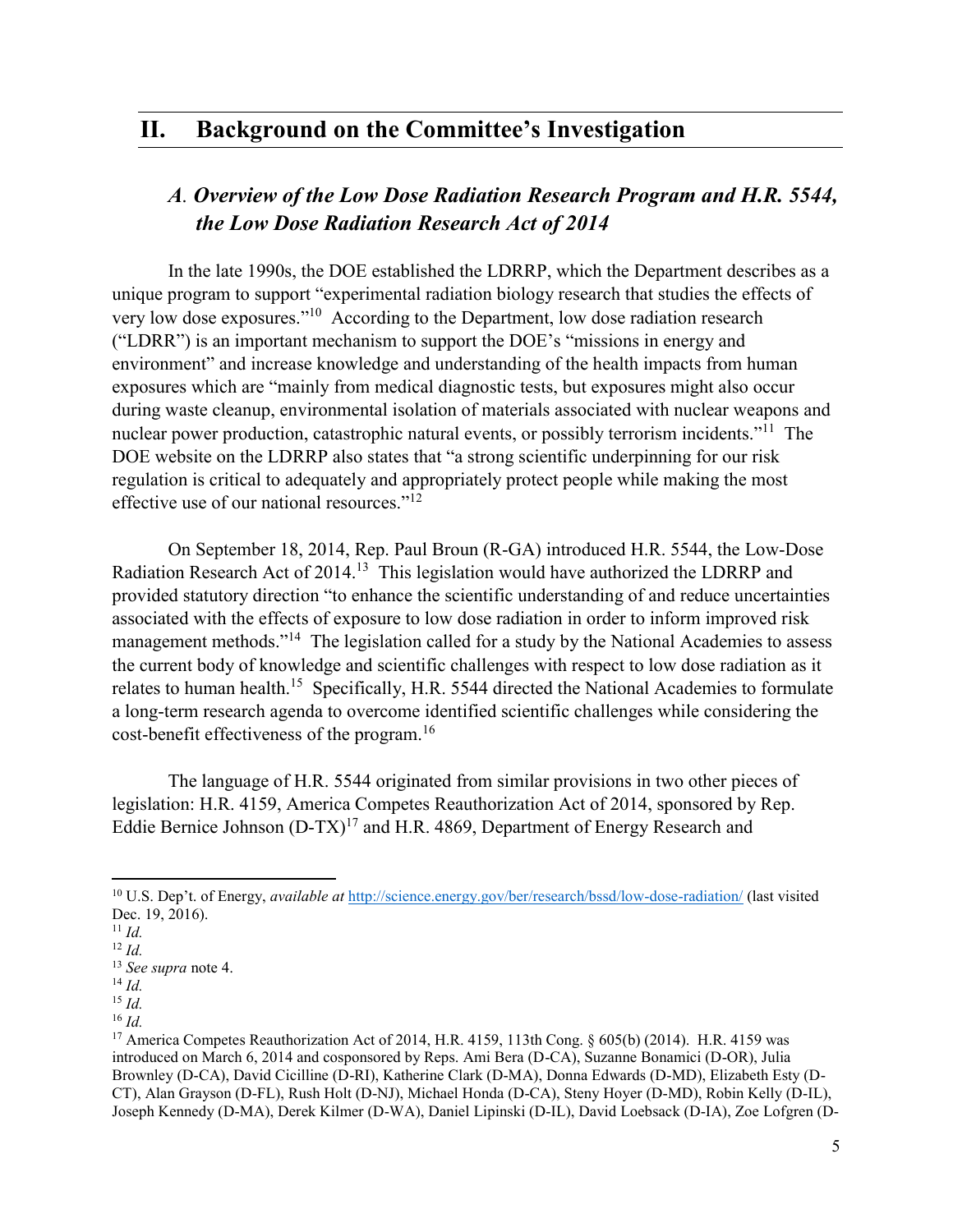Development Act of 2014, sponsored by Rep. Cynthia Lummis (R-WY).<sup>18</sup> On November 17, 2014, H.R. 5544 passed the House of Representatives and was referred to the Committee on Energy and Natural Resources of the Senate.19

## *B. Allegations: Office of Science management and senior DOE employees deliberately withheld information from Congress during the legislative process and removed an agency scientist from federal service for providing complete answers to Committee staff.*

On October 1, 2014, staff of the House Committee on Science, Space, and Technology and the Senate Committee on Energy and Natural Resources requested a briefing via email from Dr. Noelle Metting, the program manager for the LDRRP, which is housed within the DOE Office of Science.<sup>20</sup> Dr. Metting reported the contact from Committee staff to her superiors Dr. Todd Anderson and Dr. Sharlene Weatherwax within the Office of Science's Biological and Environmental Research Program.21 After some deliberation with other DOE employees, DOE Congressional Affairs organized a briefing on October 16, 2014, with Committee staff at DOE headquarters in the Forrestal building. During the briefing at Forrestal, the following DOE employees were in attendance: Dr. Noelle Metting, Dr. Todd Anderson, Dr. Julie Carruthers, Dr. Marcos Huerta, and staff within DOE Congressional Affairs. Prior to the briefing, DOE Congressional Affairs ascertained the scope of the briefing, as requested by Committee staff, to include an overview of the LDRRP, its accomplishments, and expectations moving forward.<sup>22</sup> Committee staff did not observe any irregular behavior during the briefing that would be inconsistent with similar meetings between DOE and Committee staff.

 $\overline{a}$ CA), Daniel Maffei (D-NY), George Miller (D-CA), Scott Peters (D-CA), Terri Sewell (D-AL), Eric Swalwell (D-CA), Mark Takano (D-CA), Chris Van Hollen (D-MD), Marc Veasey (D-TX), and Frederica Wilson (D-FL).

<sup>&</sup>lt;sup>18</sup> Department of Energy Research and Development Act of 2014, H.R. 4869, 113th Cong. § 115(e) (2014). H.R. 4869 was introduced on June 13, 2014 and cosponsored by Reps. Lamar Smith (R-TX), Randy Weber (R-TX), Ralph Hall (R-TX), Kevin Cramer (R-ND), Steve Stockman (R-TX), David Schweikert (R-AZ), and Randy Hultgren (R-IL).

<sup>&</sup>lt;sup>19</sup> On January 6, 2015, Rep. Randy Hultgren introduced H.R. 35, Low-Dose Radiation Research Act of 2015 which passed the House of Representatives by voice vote on January 7, 2015 and was referred to the Committee on Energy and Natural Resources of the Senate. H.R. 35 is cosponsored by Reps. Daniel Lipinski (D-IL), Lamar Smith (R-TX), James Sensenbrenner (R-WI), Bill Posey (R-FL), Larry Bucshon (R-IN), and Kevin Kramer (R-ND).

<sup>&</sup>lt;sup>20</sup> Email from Aaron T. Weston, Counsel, H. Comm. on Science, Space, and Technology to Dr. Noelle Metting, Senior Radiation Biologist, U.S. Dept. of Energy, CC Dr. Ron Faibish, Fellow, S. Comm. on Energy and Natural Resources (Oct. 1, 2014, 05:36 PM EST).

<sup>&</sup>lt;sup>21</sup> Email from Dr. Noelle Metting to Dr. Todd Anderson, Director, Biological Systems Science Division, U.S. Dep't. of Energy (Oct. 2, 2014, 02:17 PM EST).

<sup>&</sup>lt;sup>22</sup> Email from Dr. Marcos Huerta, Senior Policy Advisor, Office of Science, U.S. Dep't. of Energy, to Dr. Sharlene Weatherwax, Associate Director, Biological and Environmental Research, U.S. Dep't. of Energy, CC Mike Riches, Senior Technical Advisor, Biological and Environmental Research, U.S. Dep't. of Energy, Todd Anderson, Dr. Patricia Dehmer, Deputy Director, Office of Science, U.S. Dep't. of Energy, and Kathleen Klausing, Director, Office of Budget, U.S. Dep't. of Energy (Oct. 3, 2014, 02:05 PM EST).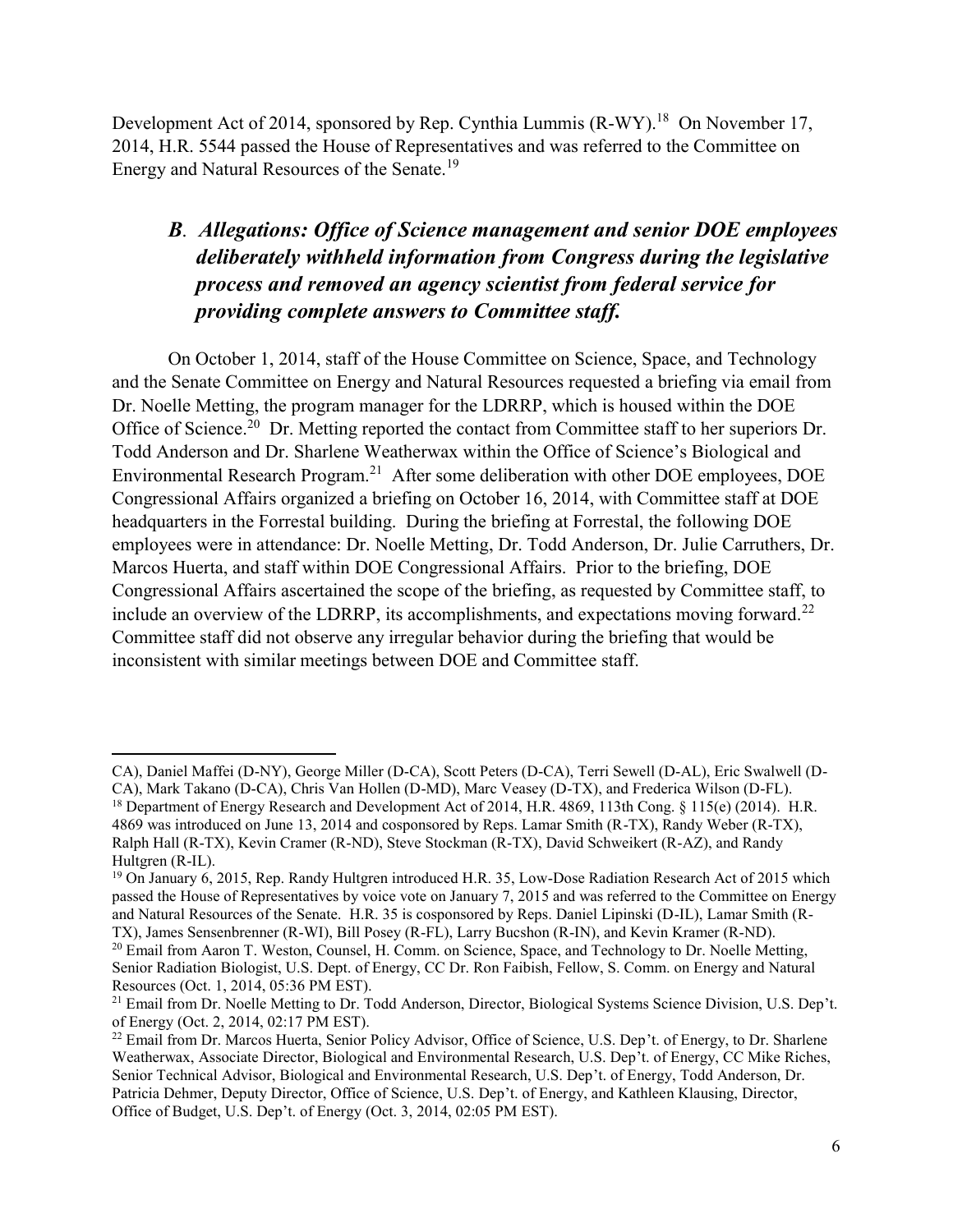In October 2015, Committee staff learned that Management removed Dr. Metting from her position for allegedly providing too much information in response to questions from Committee staff during the briefing on October 16, 2014. Later, Committee staff learned that Management may have, in fact, retaliated against Dr. Metting because she gave complete answers to Committee staff that provided supportive evidence to continue the LDRRP.

### *C. Committee Investigation.*

 $\overline{a}$ 

In late 2015, Dr. Metting and her attorneys contacted the Committee providing an account of events that transpired after the October 16, 2014, briefing, including her removal from federal service by the DOE. According to Dr. Metting's counsel, DOE Management removed Dr. Metting from her position for allegedly providing too much information in response to questions posed by Congressional staff during the October 16 briefing. Upon learning this disturbing information, the Committee began an investigation into the alleged misconduct of senior DOE officials, focusing on whether DOE Management instructed technical staff to withhold information from Congress. The Committee also became aware in early 2015 (based on the DOE fiscal year 2016 budget request), that the DOE proposed to shutter the LDRRP in order to increase funding for other programs within the Biological and Environmental Research budget line, including bioenergy research and climate modeling in furtherance of President Obama's Climate Action Plan.

On February 3, 2016, the Chairmen of the Committee on Science, Space, and Technology and the Subcommittees on Oversight and Energy ("the Chairmen") sent a letter to the Secretary of Energy requesting documents and communications between and among Department employees related to the LDRRP.<sup>23</sup> The February 3 letter outlined the Committee's investigation of alleged intimidation and retaliation against scientists at the Department setting a two-week deadline for the production of documents. On February 26, 2016, the Chairmen sent a follow-up letter to the Secretary reiterating the Chairmen's original request for documents and communications since, at that time, the Department had failed to comply.<sup>24</sup> On May 25, 2016, Committee staff conducted a transcribed interview with Dr. Julie Carruthers, a senior technical advisor within the Office of Science, and on July 12, 2016, Committee staff conducted an additional transcribed interview with Dr. Todd Anderson, Director of the Biological Systems Science Division within the Office of Science.

<sup>&</sup>lt;sup>23</sup> Letter from Lamar Smith, Chairman of the H. Comm. on Science, Space, and Technology, Barry Loudermilk, Chairman of the Subcomm. on Oversight of the H. Comm. on Science, Space, and Technology, and Randy Weber, Chairman of the Subcomm. on Energy of the H. Comm. on Science, Space, and Technology to Dr. Ernest Moniz, U.S. Sec'y of Energy (Feb. 3, 2016).

<sup>&</sup>lt;sup>24</sup> Letter from Lamar Smith, Chairman of the H. Comm. on Science, Space, and Technology, Barry Loudermilk, Chairman of the Subcomm. on Oversight of the H. Comm. on Science, Space, and Technology, and Randy Weber, Chairman of the Subcomm. on Energy of the H. Comm. on Science, Space, and Technology to Dr. Ernest Moniz, U.S. Sec'y of Energy (Feb. 26, 2016).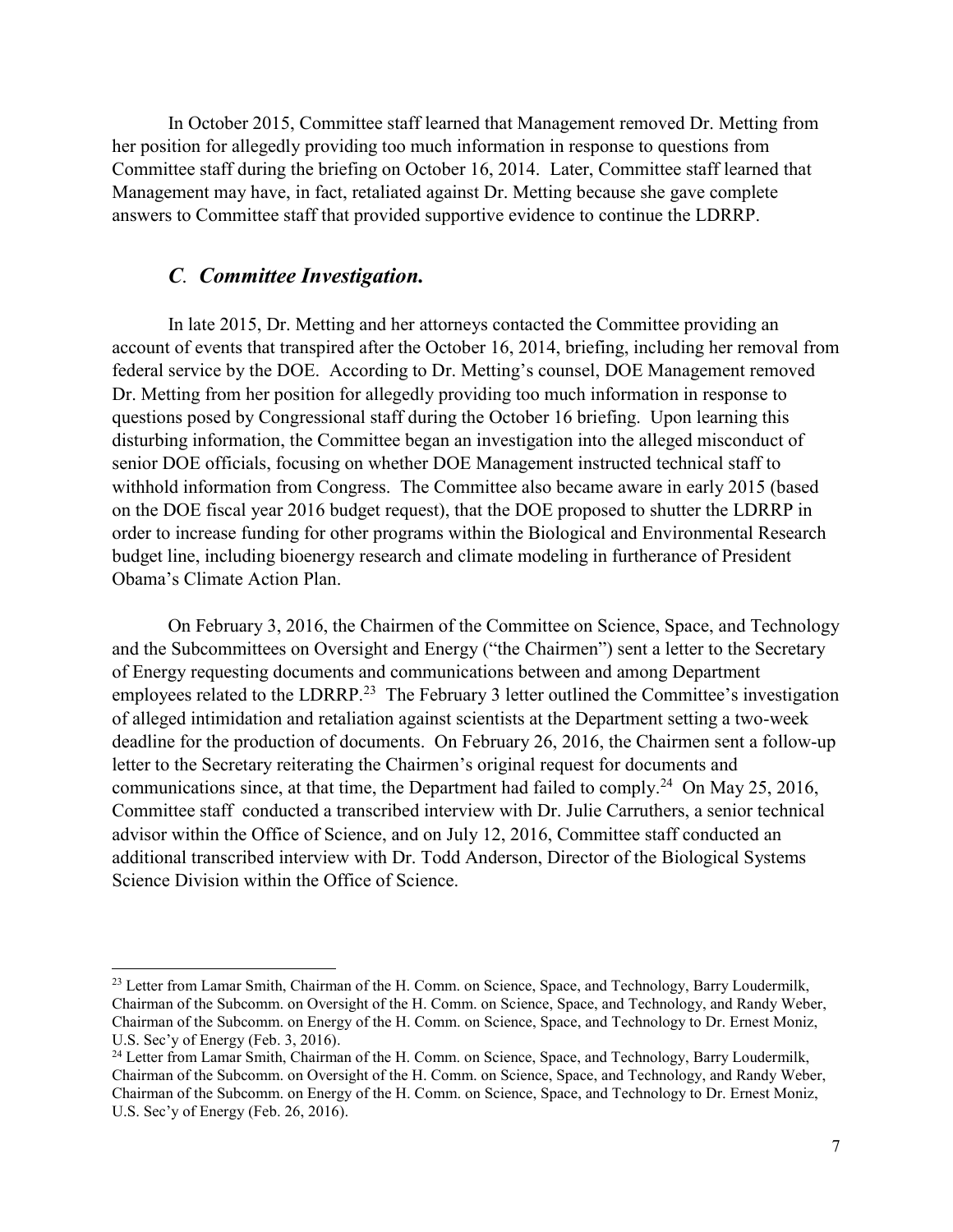On September 21, 2016, the Subcommittees on Oversight and Energy of the Committee on Science, Space, and Technology held a joint hearing titled "Examining Misconduct and Intimidation of Scientists by Senior DOE Officials." The hearing examined actions by senior DOE officials to withhold information from Congress during the legislative process and to intimidate Dr. Metting from disclosing supportive evidence for H.R. 5544. The hearing featured testimony from Dr. Sharlene Weatherwax, Associate Director of Biological and Environmental Research and Dr. Noelle Metting, the previous program manager of the LDRRP who was removed from federal service, at least in part, for providing information to Congress. The DOE declined to provide Dr. Carruthers and Dr. Anderson who the Committee also invited to testify.

# **III. Findings**

- ¾ **DOE Office of Science management and senior employees obstructed the legislative process by withholding supportive evidence from Congress in violation of 18 U.S.C. 1913.**
- ¾ **DOE Management and senior employees retaliated against Dr. Metting for providing candid and complete information to Congress and improperly removed her from federal service.**

# *A. DOE Management Developed a Scheme to Withhold Information from Congressional Staff.*

DOE email records produced during the Committee's investigation and testimony during the hearing on September 21, 2016, revealed that Management took active steps to withhold supportive evidence related to H.R. 5544 and intimidated Dr. Metting to prevent her from providing certain types of technical information to Congress. These actions would appear to violate 18 U.S.C. 1913 ("The Anti-Lobbying Act") which prohibits lobbying by executive officials.25 In her prepared testimony during the hearing on September 21, Dr. Metting stated:

I suggest it is unacceptable that scientists are put under pressure to espouse views that are not their own, and that federal scientists are persecuted for presenting accurate information and professional opinion to those charged with providing funds for the research, Congress.<sup>26</sup>

 $\overline{\phantom{a}}$ <sup>25</sup> 18 U.S.C. 1913 reads in pertinent part:

<sup>&</sup>quot;No part of the money appropriated by any enactment of Congress shall, in the absence of express authorization by Congress, be used directly or indirectly to pay for any personal service, advertisement, telegram, telephone, letter, printed or written matter, or other device, intended or designed to influence in any manner a Member of Congress, a jurisdiction, or an official of any government, to favor, adopt, or oppose, by vote or otherwise, any legislation, law, ratification, policy, or appropriation …"

<sup>26</sup> *Examining Misconduct and Intimidation of Scientists by Senior DOE Officials: Joint Hearing Before the Subcomm. on Oversight and Subcomm. on Energy of the H. Comm. on Science, Space, and Technology,* 114th Cong. (2016) (testimony of Dr. Noelle Metting) *available at*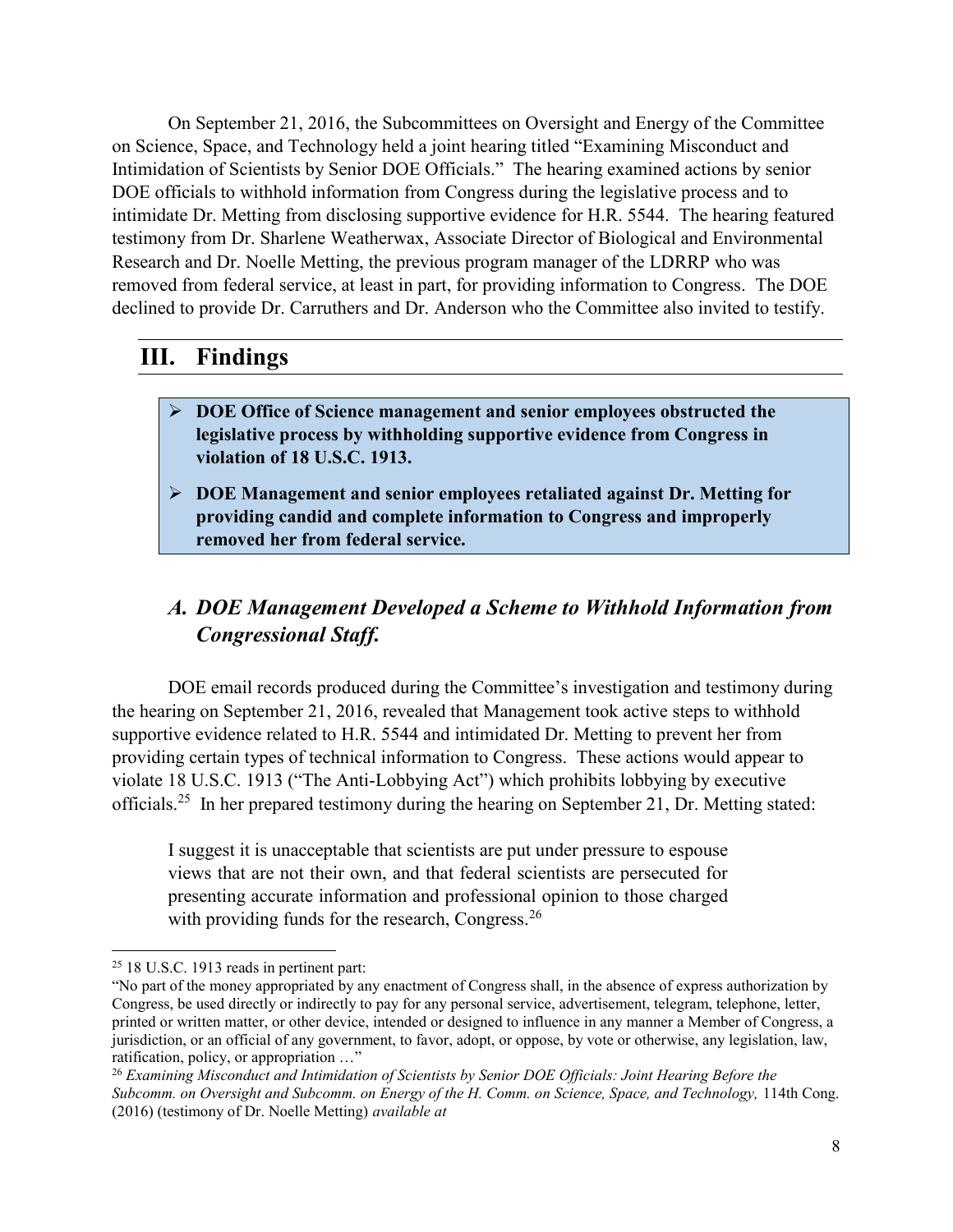During the hearing, Rep. Randy Hultgren and Dr. Metting discussed Management's efforts to prevent her from discussing scientific information during the October 16 briefing (emphasis added):

| Rep. Hultgren: | Dr. Metting, in your scientific opinion could the research<br>developed by the Low Dose Radiation Research Program benefit<br>federal emergency response agencies?                                                                                                       |
|----------------|--------------------------------------------------------------------------------------------------------------------------------------------------------------------------------------------------------------------------------------------------------------------------|
| Dr. Metting:   | Yes, very much so in setting evacuation standards, the levels at<br>which we need to address different types of emergencies, yes.                                                                                                                                        |
| Rep. Hultgren: | Dr. Metting, last question. Is this the sort of information that<br>you think DOE management preferred to keep from committee<br>staff during the briefing? And did the DOE management tell<br>you to stick to talking points that excluded this sort of<br>information? |
| Dr. Metting:   | Yes, it did. $27$                                                                                                                                                                                                                                                        |

Email communications obtained by the Committee affirm these statement and show DOE Management's efforts to suppress this important scientific information and withhold it from Congressional staff.

## *B. Dr. Metting Was Directed to Omit Information from a Presentation to Congressional Staff Given During the Briefing.*

DOE internal emails demonstrate that on the morning of the October 16 briefing, Dr. Anderson instructed Dr. Metting to remove a key slide in her prepared materials. This slide underscored the nexus of LDRR to evacuation planning analysis by the Department of Homeland Security (DHS) and Department of Defense (DOD).<sup>28</sup> This information would clearly support a case to continue LDRR. The LDRRP was the only program within the federal government supporting fundamental research to enable more accurate calculations for evacuation planning zones (EPZs) in the event of a potential terrorism incident such as a radiological dispersal device

 $\overline{a}$ [https://science.house.gov/sites/republicans.science.house.gov/files/documents/HHRG-114-SY20-SY21-WState-](https://science.house.gov/sites/republicans.science.house.gov/files/documents/HHRG-114-SY20-SY21-WState-NMetting-20160921.pdf)[NMetting-20160921.pdf.](https://science.house.gov/sites/republicans.science.house.gov/files/documents/HHRG-114-SY20-SY21-WState-NMetting-20160921.pdf)

<sup>&</sup>lt;sup>27</sup> Examining Misconduct and Intimidation of Scientists by Senior DOE Officials: Joint Hearing Before the *Subcomm. on Oversight and Subcomm. on Energy of the H. Comm. on Science, Space, and Technology,* 114th Cong. (2016) *available at* [https://science.house.gov/legislation/hearings/joint-oversight-subcommittee-and-energy](https://science.house.gov/legislation/hearings/joint-oversight-subcommittee-and-energy-subcommittee-hearing-examining)[subcommittee-hearing-examining.](https://science.house.gov/legislation/hearings/joint-oversight-subcommittee-and-energy-subcommittee-hearing-examining)

<sup>&</sup>lt;sup>28</sup> Email from Todd Anderson to Noelle Metting CC Julie Carruthers, Marcos Huerta, and Sharlene Weatherwax (Oct. 16, 2014, 09:04:00 AM EST).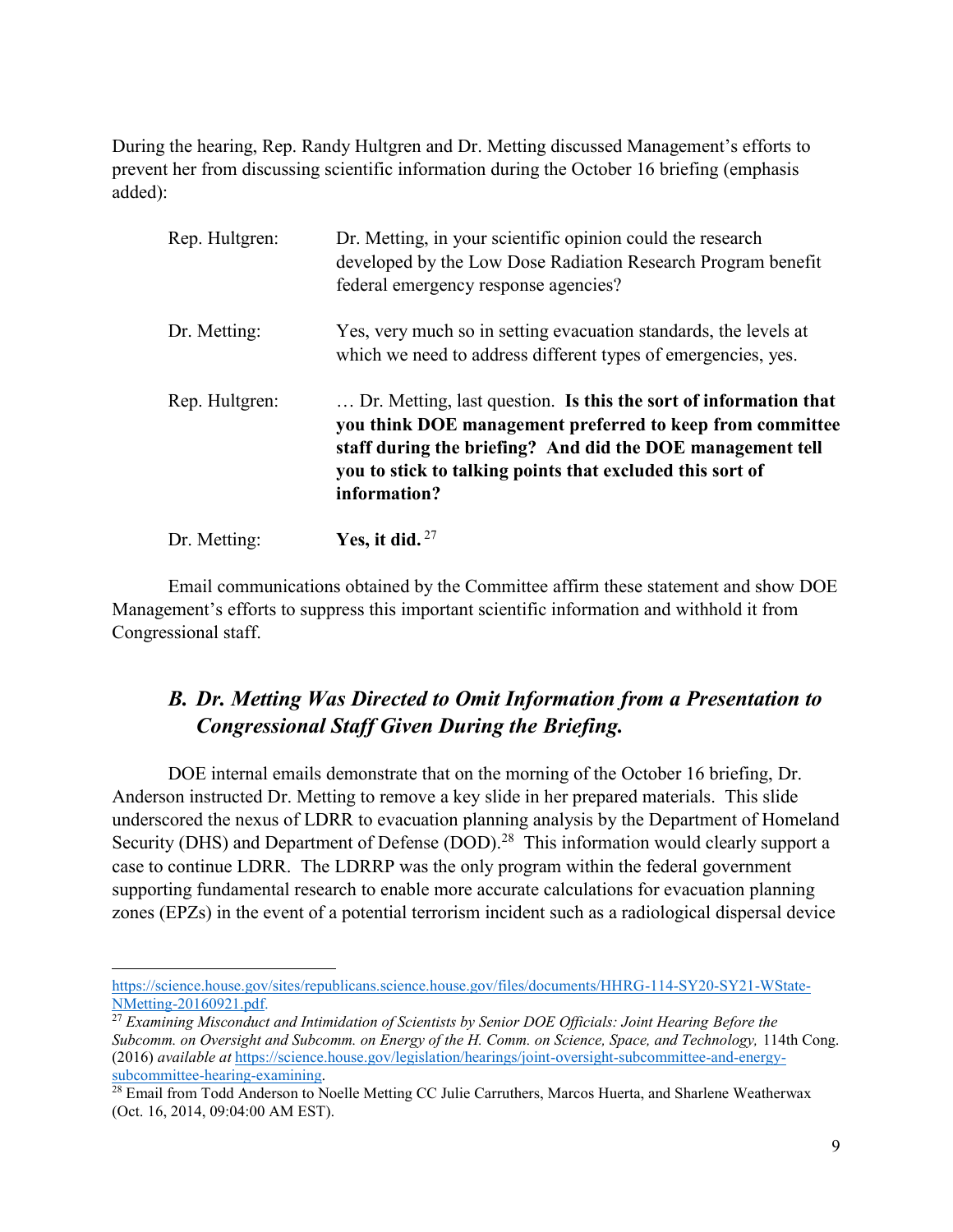otherwise known as a "dirty bomb." This sort of preventative planning is a well-known priority of the Congress.



Figure 1.0: Dr. Anderson instructed via email that Dr. Metting remove slide 4 (above) from the prepared materials for the October 16 briefing.

To further their goal of halting progress for H.R. 5544, Drs. Carruthers and Weatherwax wanted Dr. Anderson to provide the briefing because "[he] may be better at staying on message." Dr. Carruthers even went so far as to assert that Management should lobby the Senate "to subtly yet firmly let the Senate know that they don't need to pursue a companion bill to the HSST bill..." These communications make it clear that DOE Management did not plan to provide complete and uncensored information to Committee staff at the October 16 briefing, but rather to lobby the Senate against legislative action in defiance of the Anti-Lobbying Act.

Dr. Weatherwax and Dr. Anderson developed a strategy to use the October 16 briefing to undermine progress for the legislation. Dr. Weatherwax in coordination with Dr. Anderson used the October 16 briefing as an opportunity to lobby against H.R. 5544 and they determined it was necessary to muzzle Dr. Metting. Prohibiting federal employees from providing information and communications with Congress is also a violation of the Anti-Lobbying Act.<sup>29</sup>

Dr. Anderson was upset that Dr. Metting deviated from the prepared remarks and provided her candid assessment of the LDRRP in response to questions from Committee staff.

l <sup>29</sup> *See supra* note 25.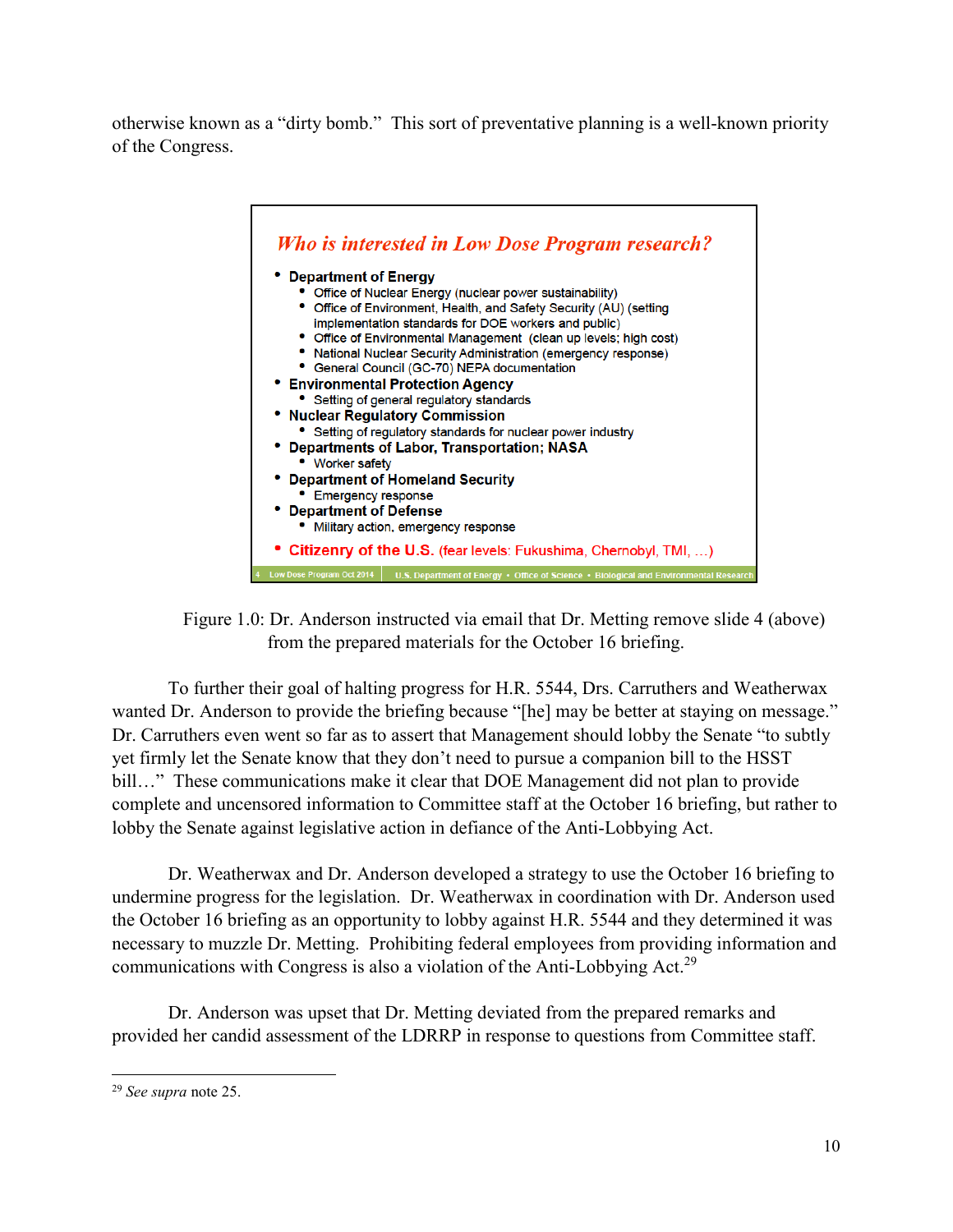Specifically, he asserted during a transcribed interview that Dr. Metting's statements about the importance of low dose radiation research and the future of the science were inappropriate and contrary to the Office of Science's stated position.

- Q. And can you elaborate on what you mean when you said [Dr. Metting] advocated for funding?
- A. So in her answers **so some of the slide[s] that she presented were clearly meant to convey not only the importance of the science, but the importance that the science continue. And that is a little – that is contrary to the Office**  of Science's stated position, that the program is ending this year.<sup>30</sup>

# *C. DOE Management Avoided Critical Information Pertinent to the Continuance of the LDRRP.*

Statements during a transcribed interview with Committee staff in July 2016, also emphasized Management's purposeful omission of information critical to Congressional priorities at the October 16 briefing. Testimony provided in the interview revealed that Management either suppressed or made no effort to understand Congressional interest in legislating scientific research that could yield technical assistance to federal emergency planning against a potential dirty bomb incident. Dr. Anderson, who took over management of the LDRRP, admitted that he never considered the nexus of the LDRRP to EPZs or emergency response applications. He testified:

- Q. In your scientific opinion, could low-dose radiation research convey a benefit or use to federal agencies involved in setting evacuation planning zones, otherwise known as EPZs, from potential radiological incidents?
- A. I couldn't comment on that. I'm not familiar with those procedures.
- Q. And as you said before, this science has yet to be resolved as far as the correlation of risk to human systems from lower doses of radiation, that's not fully understood, and there is more work that could be done to further resolve that work?
- A. Yes, there is more work that could be done. We have not been able to resolve a threshold level of radiation that does not cause cancer.
- Q. And has the Department of Energy consulted with the Department of Homeland Security on the nexus of low-dose radiation research to EPZ planning?

 $\overline{\phantom{a}}$ <sup>30</sup> H. Comm. on Science, Space, and Technology, Transcribed Interview of Dr. Todd Anderson, at 18 (July 12, 2016) [emphasis added].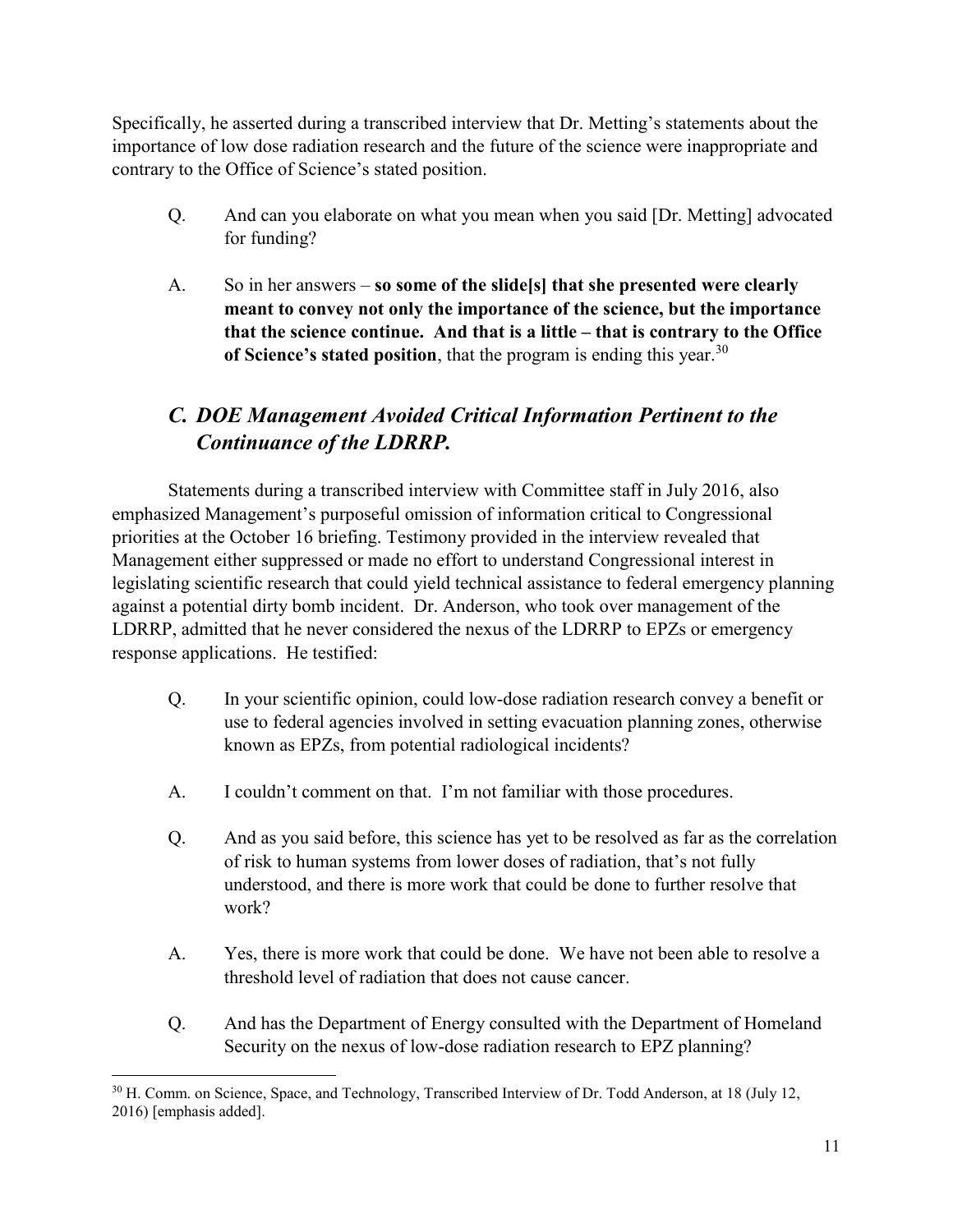- A. Not to my knowledge. I don't have any knowledge of that, no.
- Q. And after [Dr. Metting's] dismissal, who took over the low-dose radiation research program?
- A. I did.
- Q. And in your role of running this program you have not consulted with DHS?
- A. I have not, no.
- Q. Have you consulted with the Nuclear Regulatory Commission and its processes for determining EPZs?
- A. No, for determining EPZs, no, I have not.
- Q. Have you consulted with the Department of Defense on the same issue?
- A. I have not. No, I have not.
- Q. And have you consulted with the EPA on this issue?
- A. No.

 $\overline{\phantom{a}}$ 

- Q. So, in other words, the EPZ planning issue is one that you did not look into, is not something that you determined to be a priority or relevant to the continuation…
- A. Not something that we considered, no.<sup>31</sup>

## *D. DOE Management Worked to Kill the LDRRP Because It Did Not Further the Administration's Goals to Advance Climate Research.*

Instead of working to understand the value of the LDRRP for emergency situations, DOE Management engaged in a campaign to terminate research programs that could divert funds from the President's Climate Action Plan. Management and Senior DOE employees privately discussed Congressional support for the LDRRP and its nexus to regulatory limits yet still maintained their agenda to close the program. An email exchange on October 3, 2014 between Dr. Huerta and Dr. Weatherwax is revealing.

<sup>&</sup>lt;sup>31</sup> H. Comm. on Science, Space, and Technology, Transcribed Interview of Dr. Todd Anderson, at 86-89 (July 12, 2016).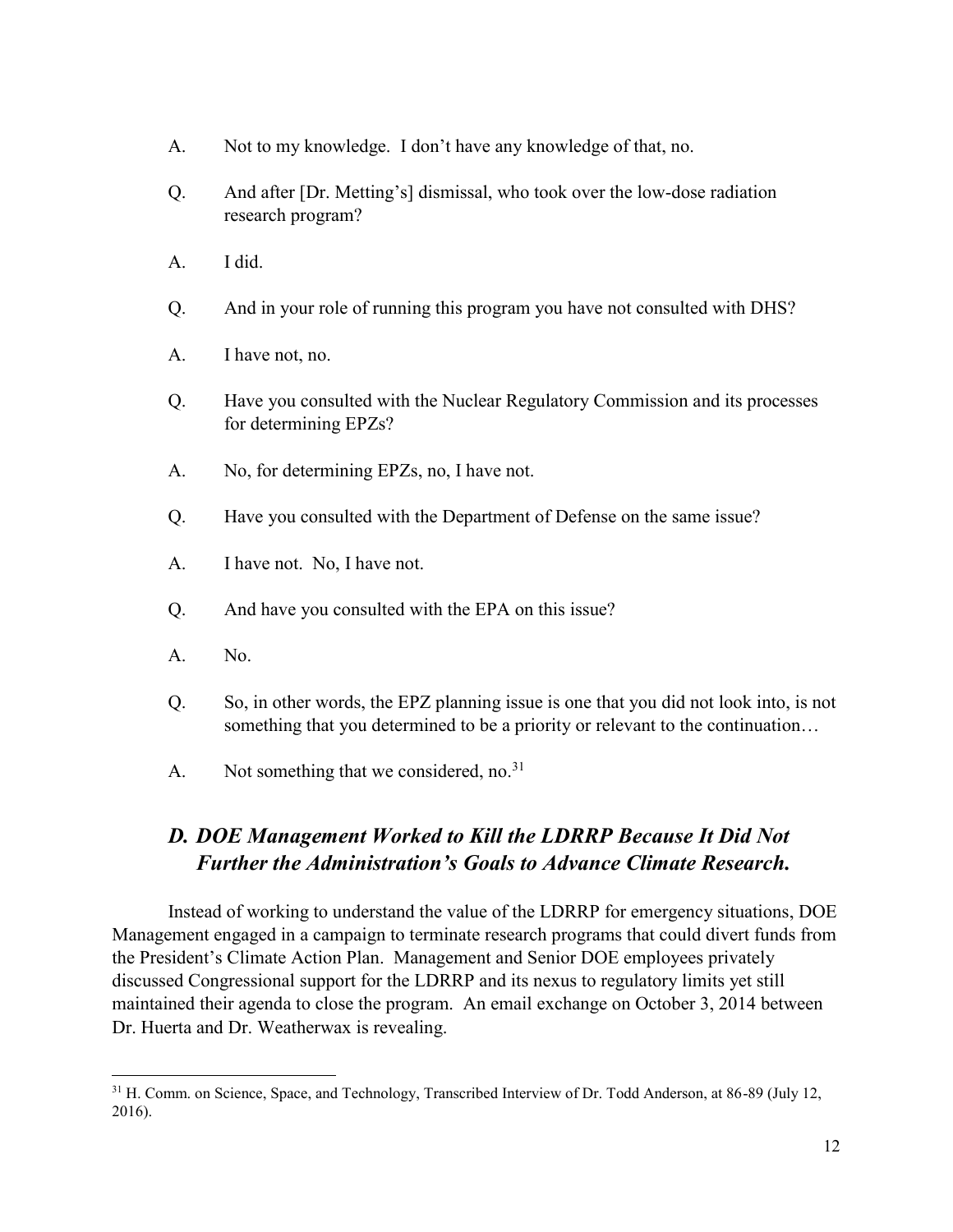| Dr. Huerta:     | Am I remembering right that this is a program that's not a big<br>priority for [Office of Science/Biological and Environmental<br>Research]? But (parts of) Congress loves? <sup>32</sup>                                                                                                                                                                                                                                                                                                                        |
|-----------------|------------------------------------------------------------------------------------------------------------------------------------------------------------------------------------------------------------------------------------------------------------------------------------------------------------------------------------------------------------------------------------------------------------------------------------------------------------------------------------------------------------------|
| Dr. Weatherwax: | Marcos, this is the program that Pete Lyons has always been<br>keeping track of and asking about, because he started the program<br>many years ago and believes its continuation is essential for the<br>future of [the Office of Nuclear Energy]. So whenever there's a<br>public meeting, etc the NE community is reminded of it, and asks<br>about it. Right now there is proposed legislation referring to this<br>that is asking for engagement of the national academy, and<br>development of a plan, etc. |
|                 | But in terms of our program priorities, we feel we have<br>accumulated sufficient research results to inform EPA's regulatory<br>process. EPA has indicated that they do not require additional<br>research information that would cause them to overturn their<br>current regulatory limits, which are based on the extremely<br>conservative Linear No Threshold (LNT) theory.                                                                                                                                 |
|                 | So we don't exactly know who in Congress is specifically<br>advocating for this program, but the community is certainly<br>ramping up the pressure by constantly asking about its fate.                                                                                                                                                                                                                                                                                                                          |
|                 | In terms of budget, it's less than 10% of the [Biological and<br>Environmental Research] budget, and it is not directly related<br>to administration priorities of climate or clean energy. Only<br>two DOE national labs are engaged in any research related to Low<br>Dose.                                                                                                                                                                                                                                    |

I'm happy to discuss this with you further. When Julie gets back, she can certainly fill you in as well.<sup>33</sup>

The email exchange between Dr. Huerta and Dr. Weatherwax provides context for the apparent motives of the Office of Science to terminate the LDRRP in favor of the Administration's climate priorities. A follow-up email exchange provides more clarity on the actions of Dr. Carruthers and Dr. Weatherwax. Specifically, they sought to identify a strategy to censor information from the technical discussion on H.R. 5544 with the intent of sabotaging

<sup>&</sup>lt;sup>32</sup> Email from Marcos Huerta to Sharlene Weatherwax (Oct. 3, 2014, 03:05 PM EST).

<sup>&</sup>lt;sup>33</sup> Email from Sharlene Weatherwax to Marcos Huerta CC Kathleen Clausing, Director, Office of Budget, U.S. Dep't. of Energy, Patricia Dehmer, Deputy Director for Science Programs, U.S. Dep't. of Energy, Julie Carruthers, and Mike Riches, Senior Technical Advisor for Biological and Environmental Research, U.S. Dep't. of Energy (Oct. 3, 2014, 03:35 PM EST) [emphasis added].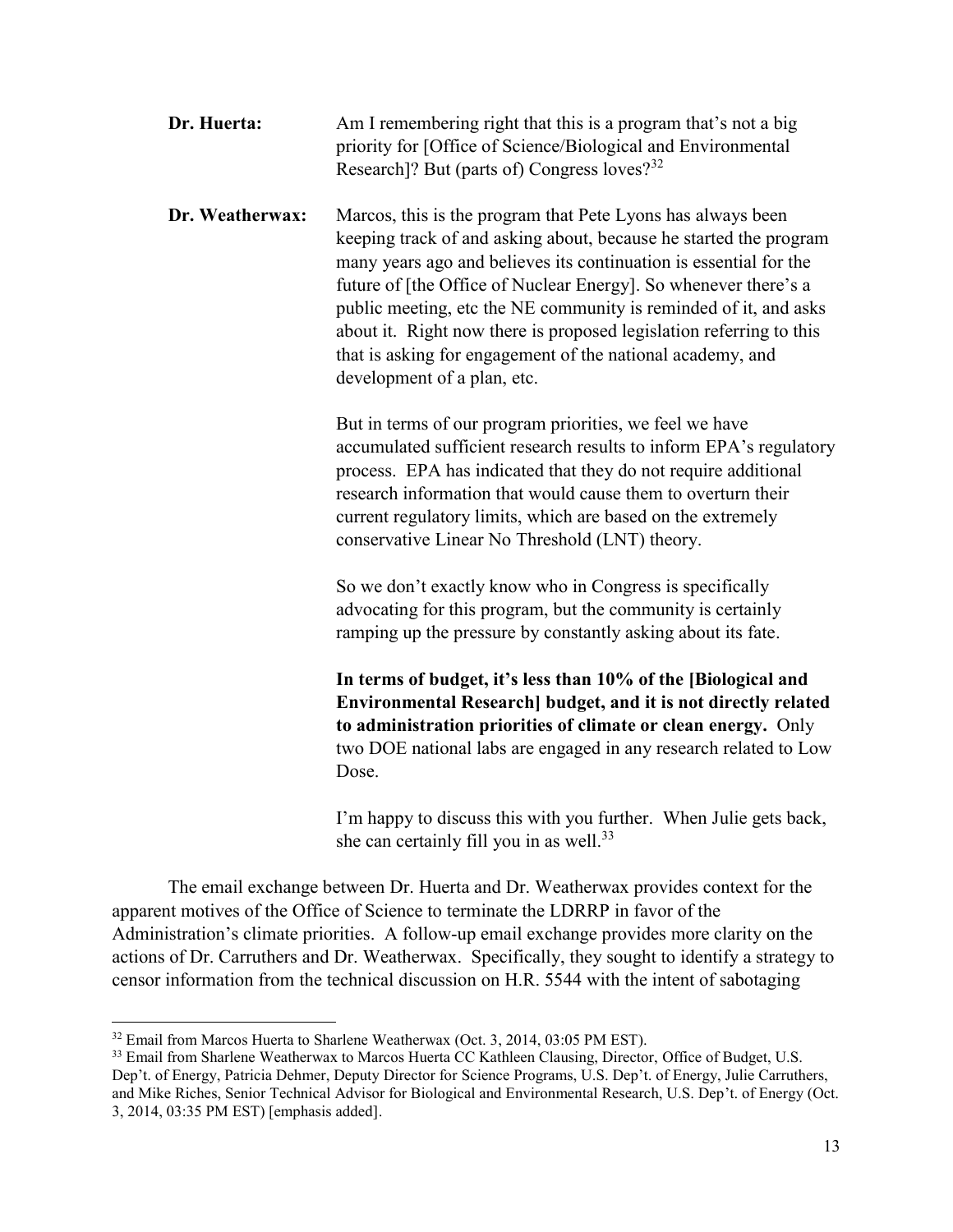legislative progress in the Senate. The following email exchange reveals Management's plan (emphasis added):

| Dr. Carruthers: | I think this is an opportunity to subtly yet firmly let the Senate<br>know that they don't need to pursue a companion bill to the<br>HSST bill $^{34}$ |
|-----------------|--------------------------------------------------------------------------------------------------------------------------------------------------------|
| Dr. Weatherwax: | Should we let Todd do the talking rather than Noelle [Metting]? <sup>35</sup>                                                                          |
| Dr. Carruthers: | If the goal is to squash the prospects of Senate support for the<br>HSST, Todd may be better at staying on message. <sup>36</sup>                      |
| Dr. Weatherwax: | Ok that's why even though he is out of town he will work hard to<br>participate in a telecom. <sup>37</sup>                                            |

As this exchange makes clear, Dr. Carruthers and Dr. Weatherwax conspired to use the briefing as a means to prevent "the prospects of Senate support" for the pending House legislation. In other words, Dr. Carruthers and Dr. Weatherwax, by withholding information from Congressional staff, hoped to frustrate the passage of legislation in contravention of 18 U.S.C. 1913.

Dr. Anderson agreed that DOE prioritized the Climate Action Plan to the extent that it ignored research for the medical community in order to bolster the President's Climate Action Plan.

- Q. So is it fair to say the administration has not prioritized or has demonstrated an interest in research that's relevant to the medical community? In this case, we're talking about research to inform the process to order medical diagnostics for patients undergoing diagnostics to detect cancer and other ailments?
- A. So I think the administration's perspective is it wants the Department of Energy does play a role in the climate action plan and the priorities for the climate action plan communicated by the administration and would like the department to focus at least some of its efforts on those, on that priority. And likewise, I think it wants the NIH, the National Institutes of Health, to focus on medical research. **And so to the extent that DOE has had programs that could be characterized as**

<sup>&</sup>lt;sup>34</sup> Email from Julie Carruthers to Sharlene Weatherwax, Marcos Huerta, and Dr. Patricia Dehmer, Deputy Director, Office of Science, U.S. Dep't of Energy (Oct. 4, 2014 04:36 PM EST).

<sup>35</sup> Email from Sharlene Weatherwax to Julie Carruthers CC Marcos Huerta and Pat Dehmer (Oct. 4, 2014 04:44 PM EST).

<sup>&</sup>lt;sup>36</sup> Email from Julie Carruthers to Sharlene Weatherwax CC Marcos Huerta and Patricia Dehmer (Oct. 4, 2014, 04:45 PM EST).

<sup>&</sup>lt;sup>37</sup> Email from Sharlene Weatherwax to Julie Carruthers CC Marcos Huerta and Patricia Dehmer (Oct. 4, 2014 04:47 PM EST).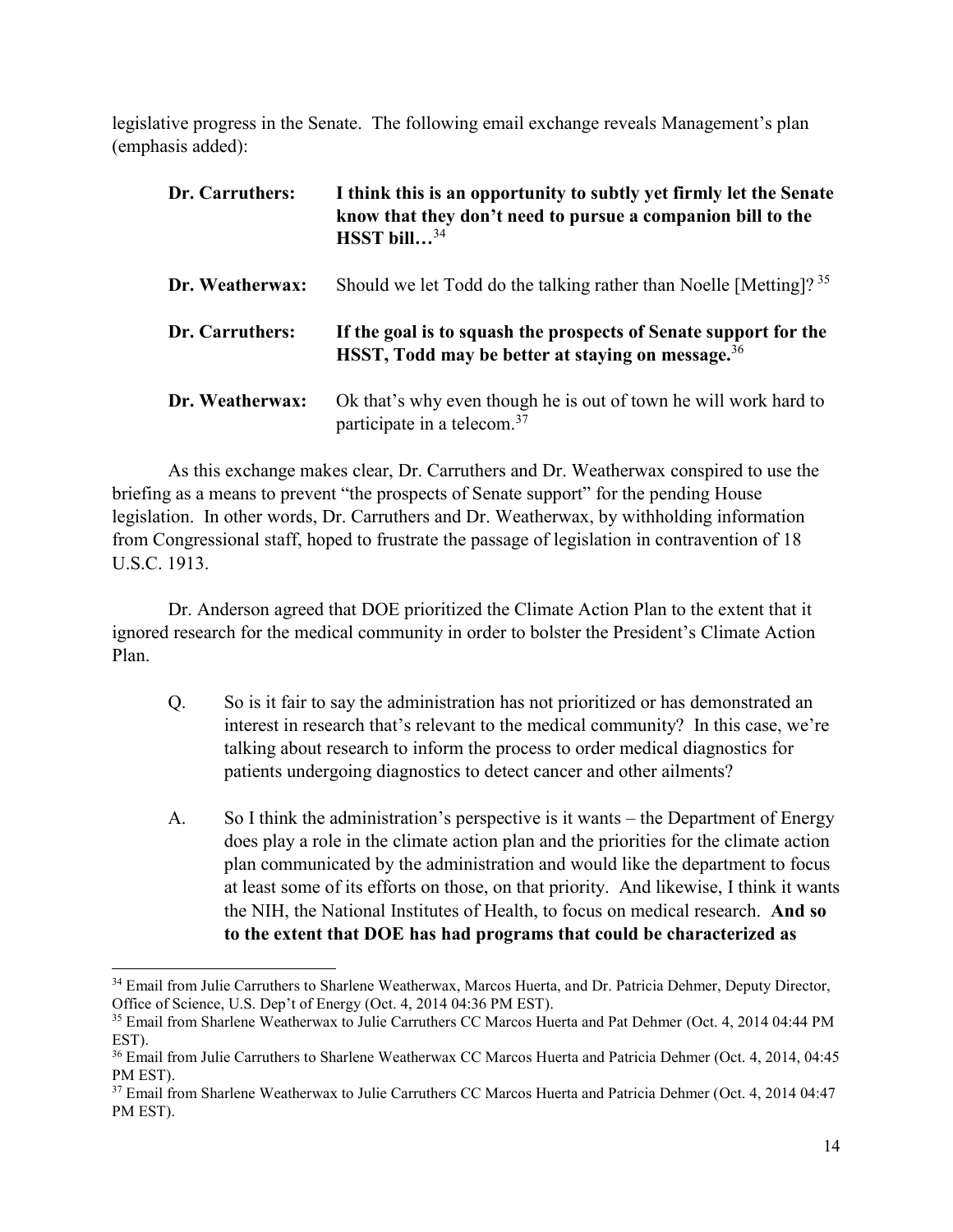**biomedical research, yes, it would like DOE to not emphasize those programs**. 38

## *E. With Regard to H.R. 5544, DOE Management Sought to Manipulate Congressional Staff – Both Republican and Democratic Staff.*

On October 9, 2014, Dr. Weatherwax instructed Dr. Anderson to use the October 16 briefing to dissuade Senate Republican Staff from advancing companion legislation to H.R. 5544.

| Dr. Anderson:   | Hmm, new bill now has sponsors. Note language of within funds<br>support for Low [sic] $Dose.39$                                                                                                                                                   |
|-----------------|----------------------------------------------------------------------------------------------------------------------------------------------------------------------------------------------------------------------------------------------------|
| Dr. Weatherwax: | That's why you need to brief the Senate folks so they don't<br>develop their own bill. These are technically different staffers<br>than the ones who introduced the bill. Yes, when it was officially<br>introduced it had sponsors. <sup>40</sup> |

While Management was organizing its advocacy efforts against H.R. 5544, Dr. Anderson separately acknowledged his awareness to Dr. Metting that the language from H.R. 5544 was drawn from another piece of pending legislation: H.R. 4159, the America Competes Reauthorization Act of 2014, sponsored by the Ranking Member of the Committee on Science, Space, and Technology, Rep. Eddie Bernice Johnson (D-TX).<sup>41</sup>

| Dr. Metting:  | Hi Todd, Today is the first I have heard of House Bill HR5544,<br>introduced 19 Sep. No wonder the staffers want an update. <sup>42</sup>                                    |
|---------------|------------------------------------------------------------------------------------------------------------------------------------------------------------------------------|
| Dr. Anderson: | Hmm, me too. It looks like it was prepared from a similar bill that<br>was floating around this committee for about a year now. Except<br>now it has sponsors. <sup>43</sup> |

During a separate email exchange, Dr. Carruthers explained to Dr. Huerta that Management intentionally concealed their opposition to H.R. 5544 from Democratic Committee staff, but appeared to be willing to communicate Management's position during the October 16 briefing (emphasis added):

<sup>38</sup> H. Comm. on Science, Space, and Technology, Transcribed Interview of Dr. Todd Anderson, at 85-86 (July 12, 2016) [emphasis added].

<sup>&</sup>lt;sup>39</sup> Email from Todd Anderson to Sharlene Weatherwax CC Mike Riches (Oct. 9, 2014 02:29 PM EST).

<sup>40</sup> Email from Sharlene Weatherwax to Todd Anderson CC Mike Riches (Oct. 9, 2014, 02:30 PM EST) [emphasis added].

<sup>41</sup> *See* America Competes Reauthorization Act of 2014, H.R. 4159, 113th Cong. § 605(b) (2014).

<sup>&</sup>lt;sup>42</sup> Email from Noelle Metting to Todd Anderson (Oct. 9, 2014, 02:18 PM EST).

<sup>&</sup>lt;sup>43</sup> Email from Todd Anderson to Noelle Metting (Oct. 9, 2014, 02:27 PM EST).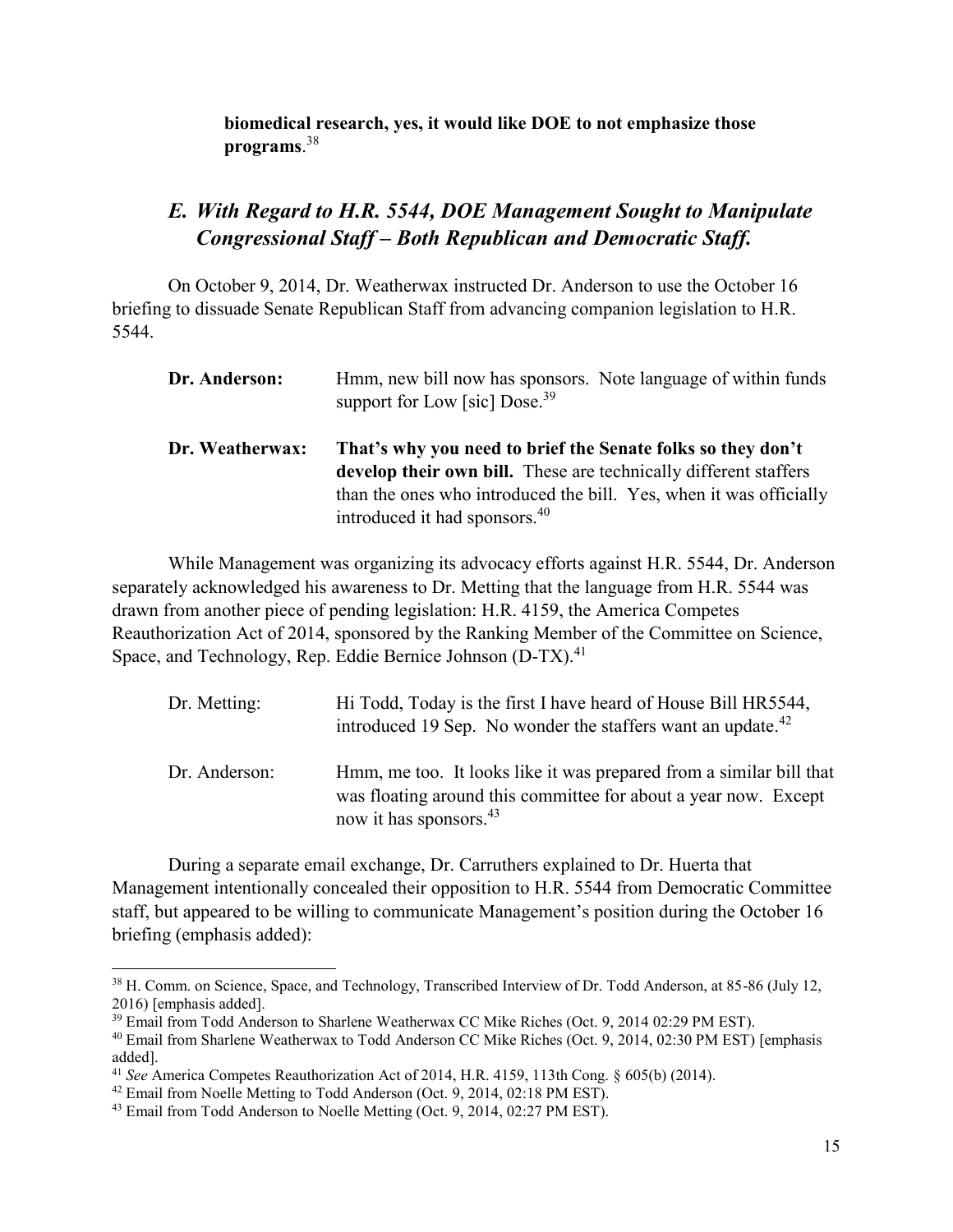| Dr. Huerta:     | I recall we had no comments on this to send back to [Democratic<br>Committee staff] back in Sept/August. Anything about it I should<br>let [Congressional and Intergovernmental Affairs staff] know? <sup>44</sup>                                                                                                                                                                                                                                                                                                                                                                                                               |
|-----------------|----------------------------------------------------------------------------------------------------------------------------------------------------------------------------------------------------------------------------------------------------------------------------------------------------------------------------------------------------------------------------------------------------------------------------------------------------------------------------------------------------------------------------------------------------------------------------------------------------------------------------------|
| Dr. Carruthers: | Yes, [Congressional and Intergovernmental Affairs staff] should<br>probably know our position (for her information).                                                                                                                                                                                                                                                                                                                                                                                                                                                                                                             |
|                 | We had communications to the HSST [House Science, Space, &<br>Technology Committee] on several occasions when this language<br>was part of their broader COMPETES Act reauthorization bill that<br>we were not supportive of this emphasis on the low dose program<br>and that follow-on responsibility for further research really<br>belonged to other agencies (EPA and NIH), and that the<br>Academies, which has dedicated Board on this topic, has a self-<br>interest in getting continued Federal funding for additional studies.<br>They were not responsive to our views, noting that some Members<br>like this stuff. |
|                 | When [Democratic Committee staff] approached us with his stand<br>alone bill this summer, we discussed internally, and decided                                                                                                                                                                                                                                                                                                                                                                                                                                                                                                   |
|                 | because we were categorically against the entire bill, that we<br>would just have [Congressional and Intergovernmental Affairs<br>staff] communicate back to [Democratic Committee staff] that<br>we have no comments.                                                                                                                                                                                                                                                                                                                                                                                                           |
|                 |                                                                                                                                                                                                                                                                                                                                                                                                                                                                                                                                                                                                                                  |

Our hope is that an in-person meeting will allow us the opportunity to explain to the staff in person our concerns with going forward with this bill. Even though we have communicated these view[s] before, it's new staff on both the House and Senate sides so we see this as an opportunity to educate [sic] them. $45$ 

## *F. DOE Management and Senior Employees Gave Intentionally Misleading Statements to Congress.*

According to information obtained by the Committee, DOE Management asserted that it only intended that the October 16 briefing serve as a mechanism to provide an overview of the LDRRP. On September 21, 2016 Dr. Weatherwax testified (emphasis added):

<sup>&</sup>lt;sup>44</sup> Email from Marcos Huerta to Julie Carruthers (Oct. 14, 2014 02:45 PM EST).

<sup>&</sup>lt;sup>45</sup> Email from Julie Carruthers to Marcos Huerta (Oct. 14, 2014 03:03 PM EST).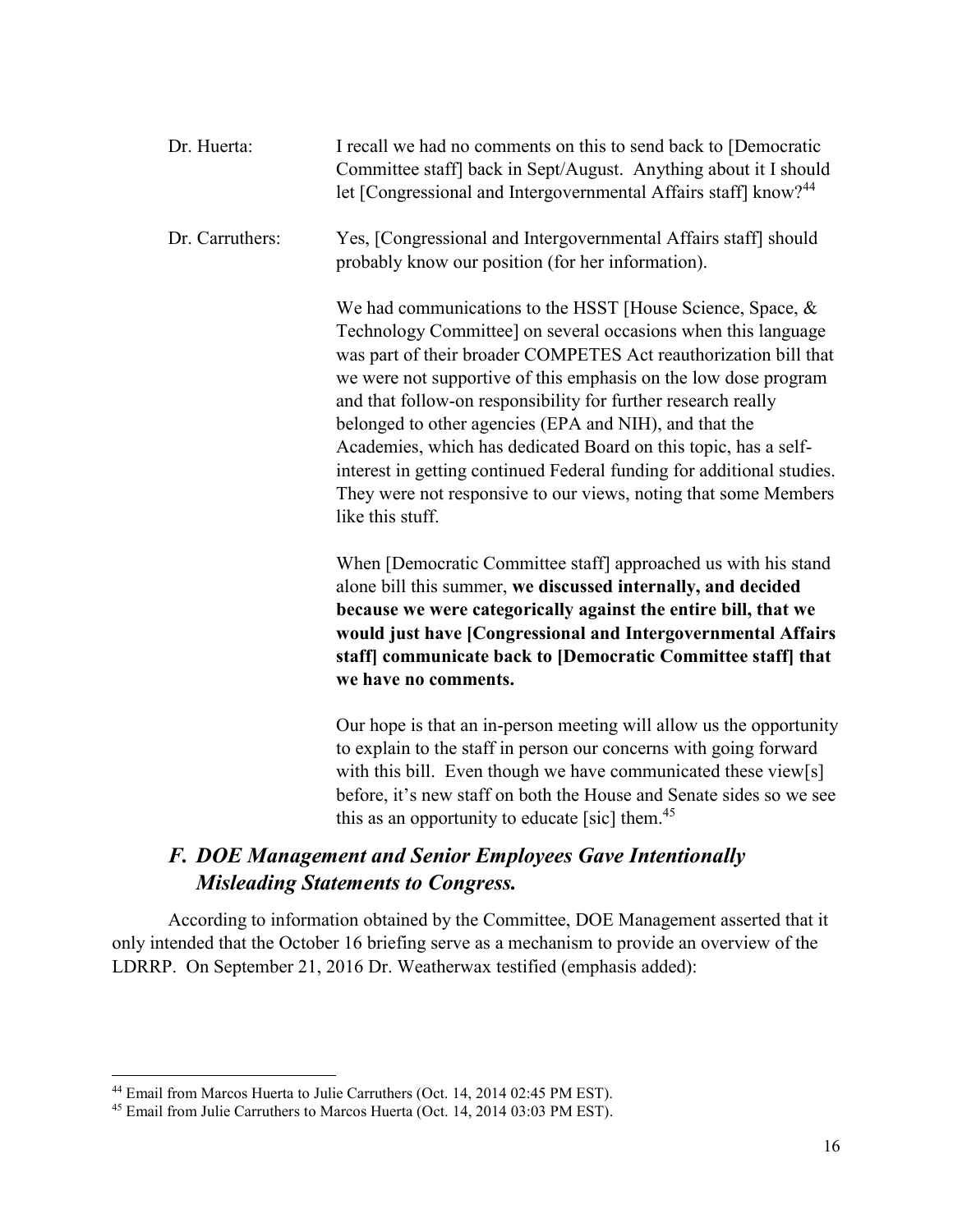| Chairman Loudermilk: | Dr. Weatherwax, was one of your goals for the October 16,<br>2014, briefing with the Congressional staff to dissuade the<br>Senate from offering a companion bill to the House bill?                           |
|----------------------|----------------------------------------------------------------------------------------------------------------------------------------------------------------------------------------------------------------|
| Dr. Weatherwax:      | Chairman Loudermilk, I had no explicit goals for the<br><b>briefing</b> other than to provide information that was<br>requested at the briefing. The briefing $- I$ did not<br>personally attend the briefing. |
| Chairman Loudermilk: | So if the intention would have been to dissuade the Senate<br>from introducing their own bill, then that would – would<br>you consider that a form of lobbying?                                                |
| Dr. Weatherwax:      | I am not aware of the official definition of lobbying, but<br>since I had no intention of doing any of that activity, I can't<br>really answer to it. <sup>46</sup>                                            |

## *G. Dr. Carruthers and Dr. Weatherwax Both Made Inconsistent Statements at Different Points During the Committee's Investigation.*

Inexplicably, and contradicting her email communications, Dr. Carruthers claimed that the DOE did not have a position on H.R. 5544 during a transcribed interview with the Committee.

- Q. But was there any information pursuant to the request from congressional staff to have the briefing that was mentioned as not permitted – not permissible to discuss?
- A. There was never anything not permissible to discuss, that I can recall, except that we were advised that **the Department and the administration do not have a position on the bill, therefore, we could not voice or talk about a position on the bill**. We talked about the merits of various provisions, technical comments.<sup>47</sup>

Dr. Weatherwax, Dr. Anderson, and Dr. Carruthers coordinated to put forth their preferred narrative to undermine the future for LDRR and the LDRRP, but were selective in how and with whom they shared their views, including Congress. Dr. Carruthers admitted that

l

<sup>46</sup> *Examining Misconduct and Intimidation of Scientists by Senior DOE Officials*: Joint Hearing Before the Subcomm. on Oversight and the Subcomm. on Energy of the H. Comm. on Science, Space, and Technology, 114<sup>th</sup> Cong. (2016), *available at* [https://science.house.gov/legislation/hearings/joint-oversight-subcommittee-and-energy](https://science.house.gov/legislation/hearings/joint-oversight-subcommittee-and-energy-subcommittee-hearing-examining)[subcommittee-hearing-examining.](https://science.house.gov/legislation/hearings/joint-oversight-subcommittee-and-energy-subcommittee-hearing-examining)

<sup>&</sup>lt;sup>47</sup> H. Comm. on Science, Space, and Technology, Transcribed Interview of Dr. Julie Carruthers, at 33 (May 25, 2016) [emphasis added].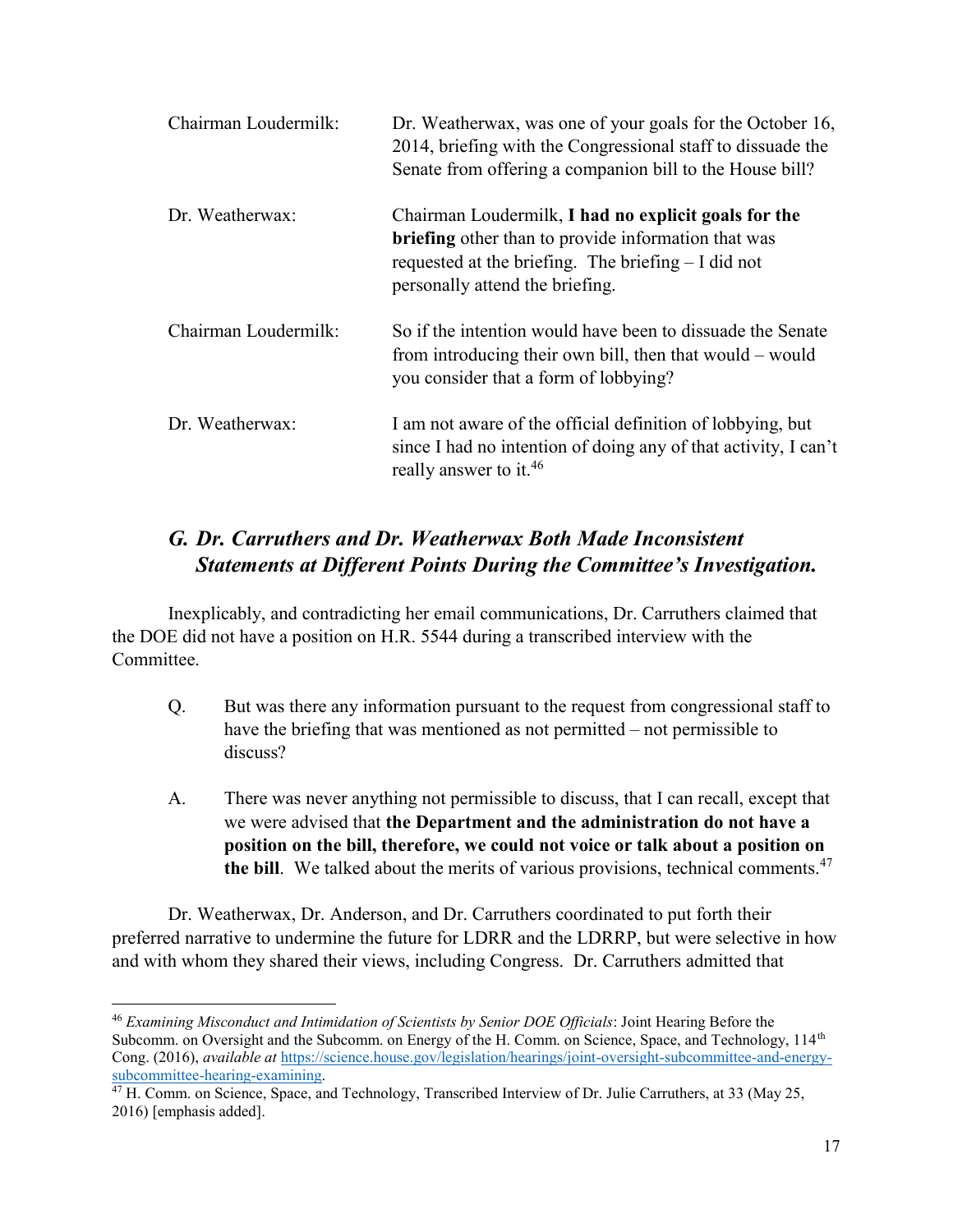Management actively decided that it would simply state that it had "no comments" to Democratic Committee staff on H.R. 5544 despite the fact that it was "categorically against the entire bill."48 Dr. Carruthers also acknowledged her hopes that an in-person meeting with Republican Committee staff would provide a better opportunity to advocate against H.R. 5544 because different staff would be in attendance.<sup>49</sup>

Dr. Carruthers' statements do not comport with the testimony of Dr. Anderson. In fact, Dr. Anderson pursued a more direct approach to suppress supportive evidence for H.R. 5544, perhaps because Dr. Weatherwax instructed him to use the briefing to prevent the Senate from introducing companion legislation.<sup>50</sup> Dr. Anderson explained that Management accused Dr. Metting of advocating for funding the LDRRP because she provided slides with evidence supporting the continuance of scientific research and (according to Dr. Anderson) this information contradicted the Office of Science's "stated position."51

Much later in the course of the Committee's investigation, when the Oversight Subcommittee Chairman asked for clarification regarding why Dr. Weatherwax instructed Dr. Anderson to use the October 16 briefing to advocate against Senate companion legislation, she declined to accept any responsibility for her actions or admit that Management was overzealous in its efforts to censor information during the briefing. Rather, Dr. Weatherwax defended Management's actions to suppress information and selectively provide its preferred content to Congress without any acknowledgement of a mistake while implying that these actions were consistent with DOE's ordinary course of business when briefing Congress.

| Chairman Loudermilk: | Can you explain the purpose of this email if it wasn't to<br>lobby Congress to do something?                                                                                                                                                                                                                                                                                                                                                                                           |
|----------------------|----------------------------------------------------------------------------------------------------------------------------------------------------------------------------------------------------------------------------------------------------------------------------------------------------------------------------------------------------------------------------------------------------------------------------------------------------------------------------------------|
| Dr. Weatherwax:      | So in the body of the email the question arises around a<br>House bill, so my understanding is that the briefing was<br>designed to inform the staffers about the Low Dose<br>Radiation Program in general. So my understanding is that<br>scientific issues are presented by the Program Manager, but<br>the responsibilities of the Division Director, who was Dr.<br>Anderson, are to communicate the strategic direction and<br>the portfolio balance that he has developed, so -- |
| Chairman Loudermilk: | Well, I appreciate that but that is not what the text of the<br>email says. The text of the email says, "That's why you<br>need to brief the Senate folks so they don't develop their<br>own bill."                                                                                                                                                                                                                                                                                    |

<sup>48</sup> *See supra* note 45.

<sup>49</sup> *See supra* note 45.

<sup>50</sup> *See supra* note 40.

<sup>51</sup> *See supra* note 30.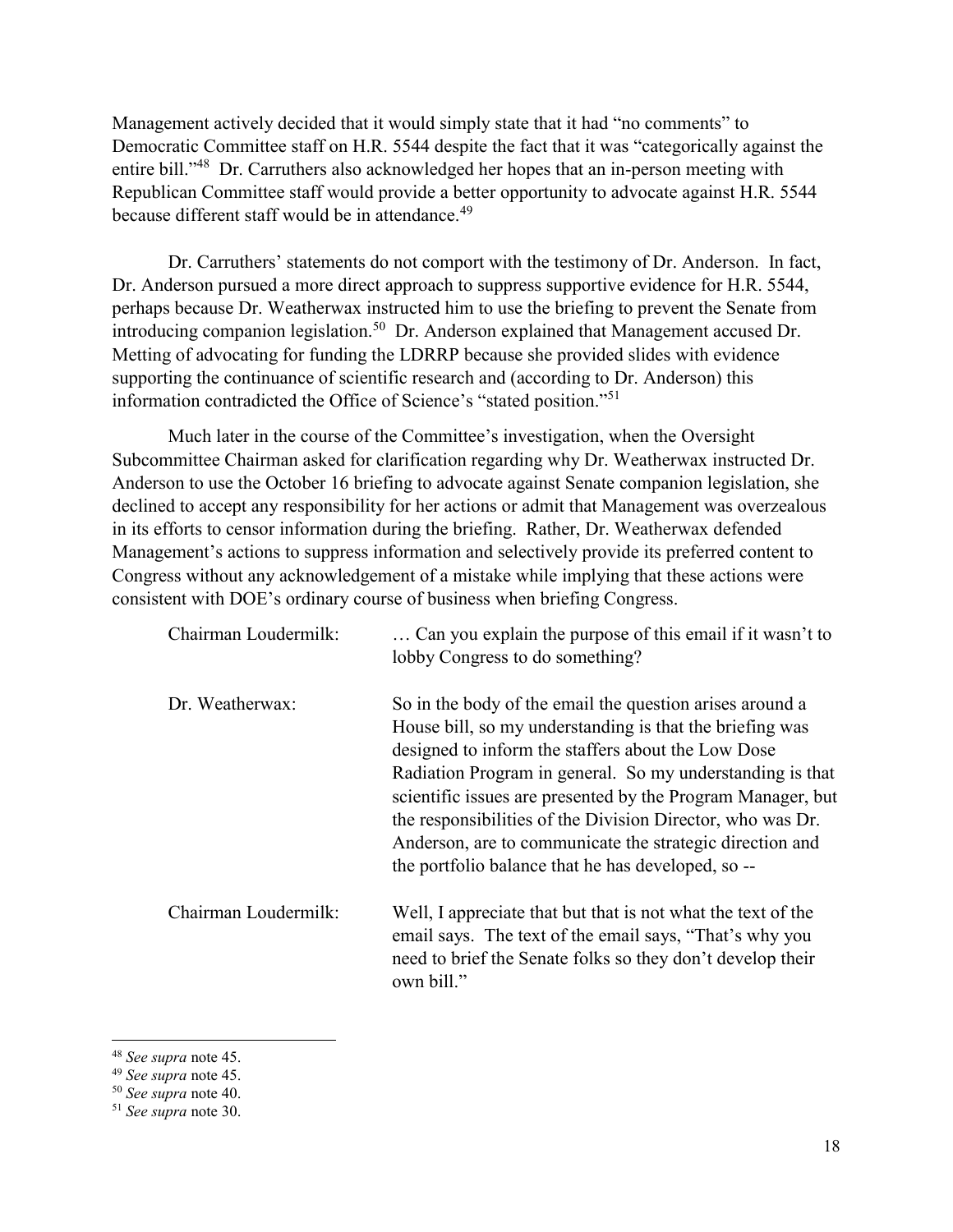| Dr. Weatherwax: | So since it's Dr. Anderson's responsibility to communicate         |
|-----------------|--------------------------------------------------------------------|
|                 | what is in his portfolio and to convey the program priorities      |
|                 | that he has balanced for all of the competing scientific           |
|                 | opportunities, his job was to present that to House and            |
|                 | Senate so that they can see how he arrived at his                  |
|                 | conclusions for presenting his particular portfolio. <sup>52</sup> |

Dr. Weatherwax's testimony at the September 21 hearing is not consistent with evidence provided by the DOE which conveys that Dr. Weatherwax and other DOE officials had a specific agenda for the October 16 briefing to advocate against the LDRRP and H.R. 5544. At the hearing, Dr. Metting provided testimony describing her experience of being bullied and intimidated by Management because she did not comply with its agenda.<sup>53</sup> Dr. Weatherwax's statements before the Committee constitute an attempt to mislead Congress and obscure Management's agenda to influence legislation. Furthermore, Dr. Weatherwax made no attempt in her prepared testimony or answers to clarify Management's actions to withhold information from Congress, much less the Department's actions to remove Dr. Metting from federal service. Also consistent with the Committee's findings here, the DOE's management practice with respect to communicating with Congress is at best non-transparent or at worst a deliberate practice of misinformation and deception.

The Committee finds that Management's agenda for the October 16 briefing was to advocate against the LDRRP and H.R. 5544. The Committee also finds that Dr. Carruthers, Dr. Anderson, and Dr. Weatherwax gave inconsistent accounts to the Committee about their advocacy efforts, presumably to avoid admissions of guilt for violating of 18 U.S.C. 1913.

**FINDING: DOE Management and senior employees retaliated against Dr. Metting for providing candid and complete information to Congress and improperly removed her from federal service.**

Despite the Management's best efforts to "squash" H.R. 5544, Dr. Metting provided complete answers to Committee staff during the October 16 briefing. Management then took swift action to retaliate against Dr. Metting for undermining their plan to use the briefing to stop Congressional legislation. In her prepared testimony, Dr. Metting testified "*after the briefing ended and the Hill staff had left, Dr. Carruthers accused me of advocating and lobbying for the Program and of being too enthusiastic about the research results. I was shocked."<sup>54</sup>* Following

<sup>52</sup> *Examining Misconduct and Intimidation of Scientists by Senior DOE Officials*: Joint Hearing Before the Subcomm. on Oversight and the Subcomm. on Energy of the H. Comm. on Science, Space, and Technology, 114<sup>th</sup> Cong. (2016), *available at* [https://science.house.gov/legislation/hearings/joint-oversight-subcommittee-and-energy](https://science.house.gov/legislation/hearings/joint-oversight-subcommittee-and-energy-subcommittee-hearing-examining)[subcommittee-hearing-examining.](https://science.house.gov/legislation/hearings/joint-oversight-subcommittee-and-energy-subcommittee-hearing-examining)

l

<sup>53</sup> *Id.* <sup>54</sup> *Id*.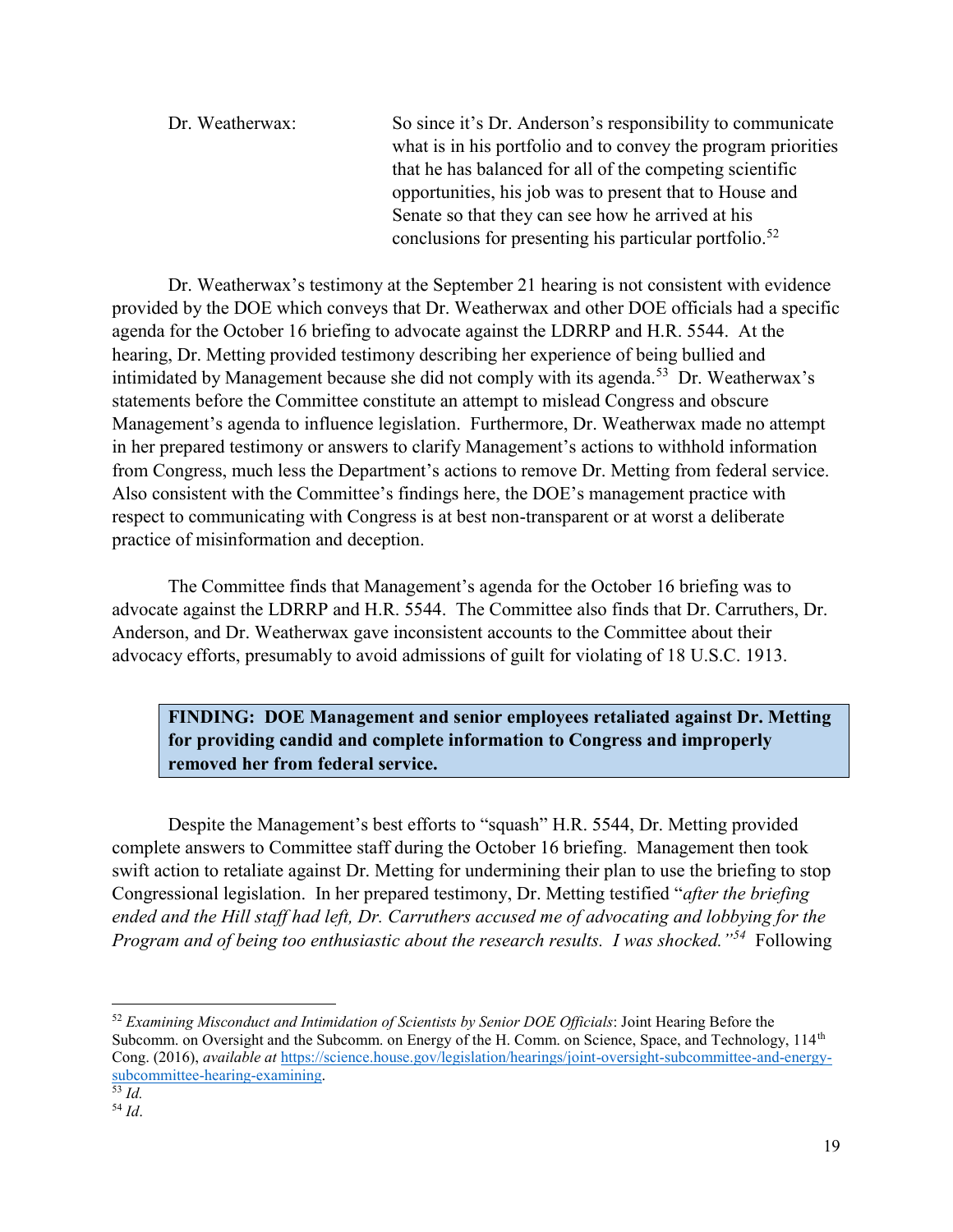the briefing, Dr. Carruthers reported Dr. Metting's actions to Dr. Patricia Dehmer, the Acting Deputy Director for the Office of Science.

Dr. Carruthers: [Dr. Metting] did not stick to the discussed scope of the briefing. [Dr. Anderson] is going to write up a summary of the meeting for you and [Dr. Weatherwax], including the discussion that followed after the staffers left, which was highly inflammatory.<sup>55</sup>

### *H. Management Quickly Took Steps to Remove Dr. Metting from Federal Service.*

Shortly after the October 16 briefing, Management took steps to silence Dr. Metting who testified as follows at the September 21 hearing:

Dr. Metting: Thus began an unjust and painful saga of unrelenting intimidation. In just over one uncomfortable week after the briefing, Dr. Anderson removed me as Manager of the Low Dose Program and detailed me to unclassified duties. My management obviously did not want me answering any more questions about the Low Dose Program.<sup>56</sup>

On December 4, 2014, Dr. Weatherwax and Dr. Anderson officially provided Dr. Metting with a notice of proposed removal which happened to coincide with the office's holiday party.

| Rich Drury:     | Todd, I have an approved final letter back from OGC. I would<br>suggest we deliver it tomorrow if that works for you logistically.<br>Feasible? <sup>57</sup> |
|-----------------|---------------------------------------------------------------------------------------------------------------------------------------------------------------|
| Dr. Weatherwax: | Should we do it today? Tomorrow is the holiday party $-$<br>awkward. <sup>58</sup>                                                                            |

*I. Dr. Metting Was Removed for Providing Congress with Candid Testimony Without Regard to the Potential Chilling Effect on Other Scientists.*

<sup>55</sup> Email from Julie Carruthers to Patricia Dehmer (October 16, 2014 07:09 PM EST).

<sup>56</sup> *See supra* note 26.

<sup>57</sup> Email from Rich Drury, DOE contractor for human resources, to Sharlene Weatherwax (December 3, 2014, 02:27 PM EST).

<sup>58</sup> Email from Sharlene Weatherwax to Todd Anderson (December 3, 2014 02:43 PM EST).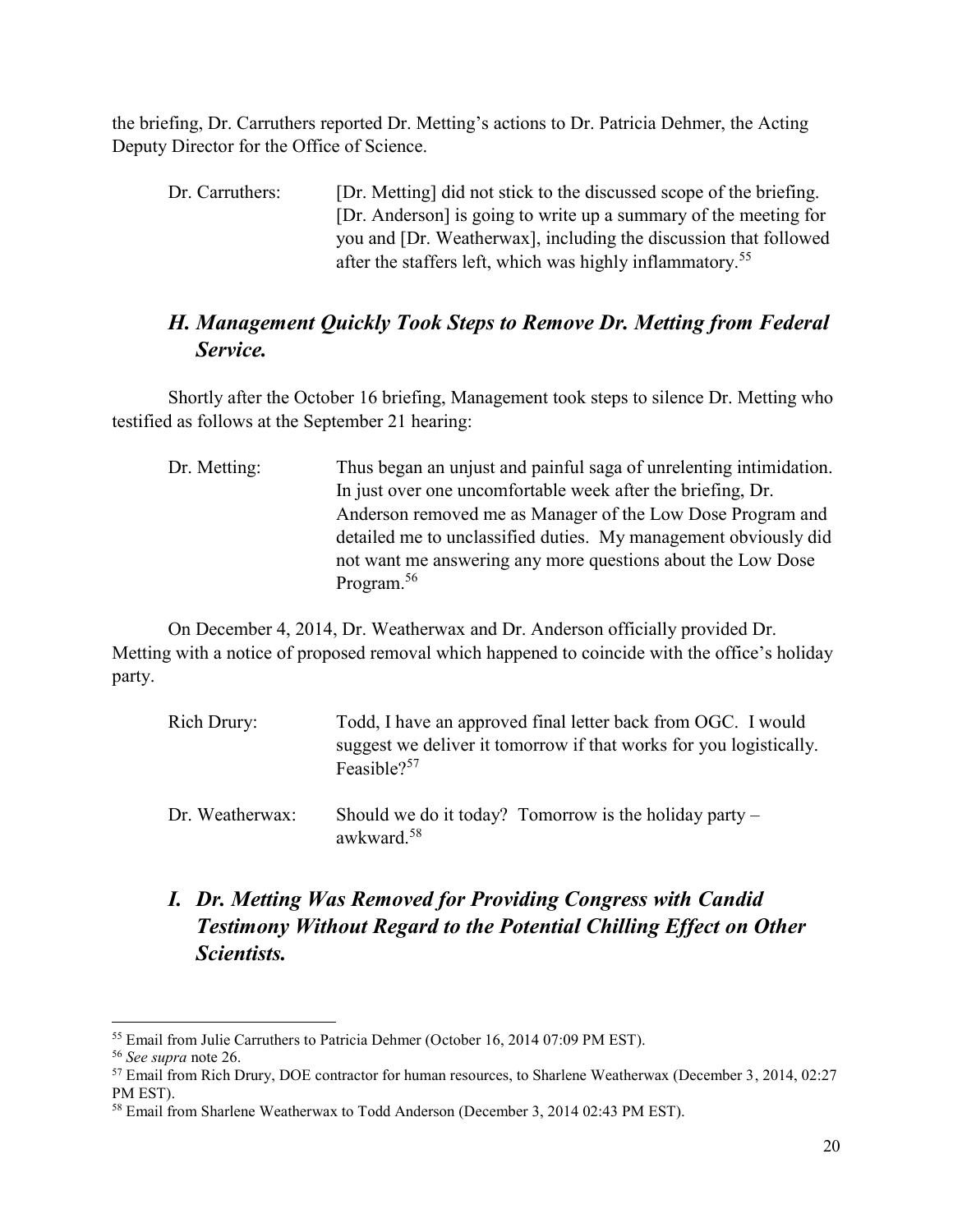Dr. Anderson issued the official DOE notice of proposed removal dated December 4, 2014. The notice included two charges against Dr. Metting: (1) Insubordinate Defiance of Authority and (2) Inappropriate Workplace Communication, including the following excerpt from charge one (emphasis added).

"On October 16, 2014, several members of SC's senior staff met with Hill staffers to discuss H.R. 5544, a House bill which currently conflicts with SC's management prioritization plan… You were cautioned to avoid interjecting contradictory opinions regarding this project. When you gave the presentation, you did not follow instructions or the prepared briefing… **Your failure to adhere to SC's talking points while speaking in your professional capacity on behalf of SC as a DOE official was confusing and undermined the purpose of your presentation… By defying my instructions, you directly undermined SC management priorities**."<sup>59</sup>

These assertions demonstrate that the DOE (after departmental review) remained convinced that Dr. Metting's candid answers to Committee staff justified a cause to remove her from federal service. Clearly, Dr. Metting's refusal to go along with Management's scheme to lobby against H.R. 5544 during the October 16 briefing made her a target. Unfortunately, Management did not realize or did not care that Congress has a Constitutional right to access uncensored information from the Executive as an inherent aspect of the legislative process. Furthermore, the Department's action to terminate Dr. Metting for speaking with Congress was clearly in violation of Article I.

During a transcribed interview with the Committee on July 12, Dr. Anderson acknowledged that he did not consider the potential chilling effect on other agency scientists as result of removing Dr. Metting from her position.

- Q. And did you take into account the chilling effect on other scientists and technical experts within the department when Dr. Metting was removed from her position for providing information to committee staff that may have supported the Low-Dose Radiation Research Act of 2014 [sic]?
- A. No, I did not take that into account. I was recommending action against what I thought was inappropriate behavior, something that I couldn't ignore as a manager. So, no, I did not take into account a chilling effect on others.<sup>60</sup>

Dr. Anderson further elaborated that he inappropriately expected Dr. Metting to refrain from providing complete answers to Committee staff about H.R. 5544 despite his

<sup>59</sup> *See supra* note 9.

<sup>60</sup> H. Comm. on Science, Space, and Technology, Transcribed Interview of Dr. Todd Anderson, at 135 (July 12, 2016).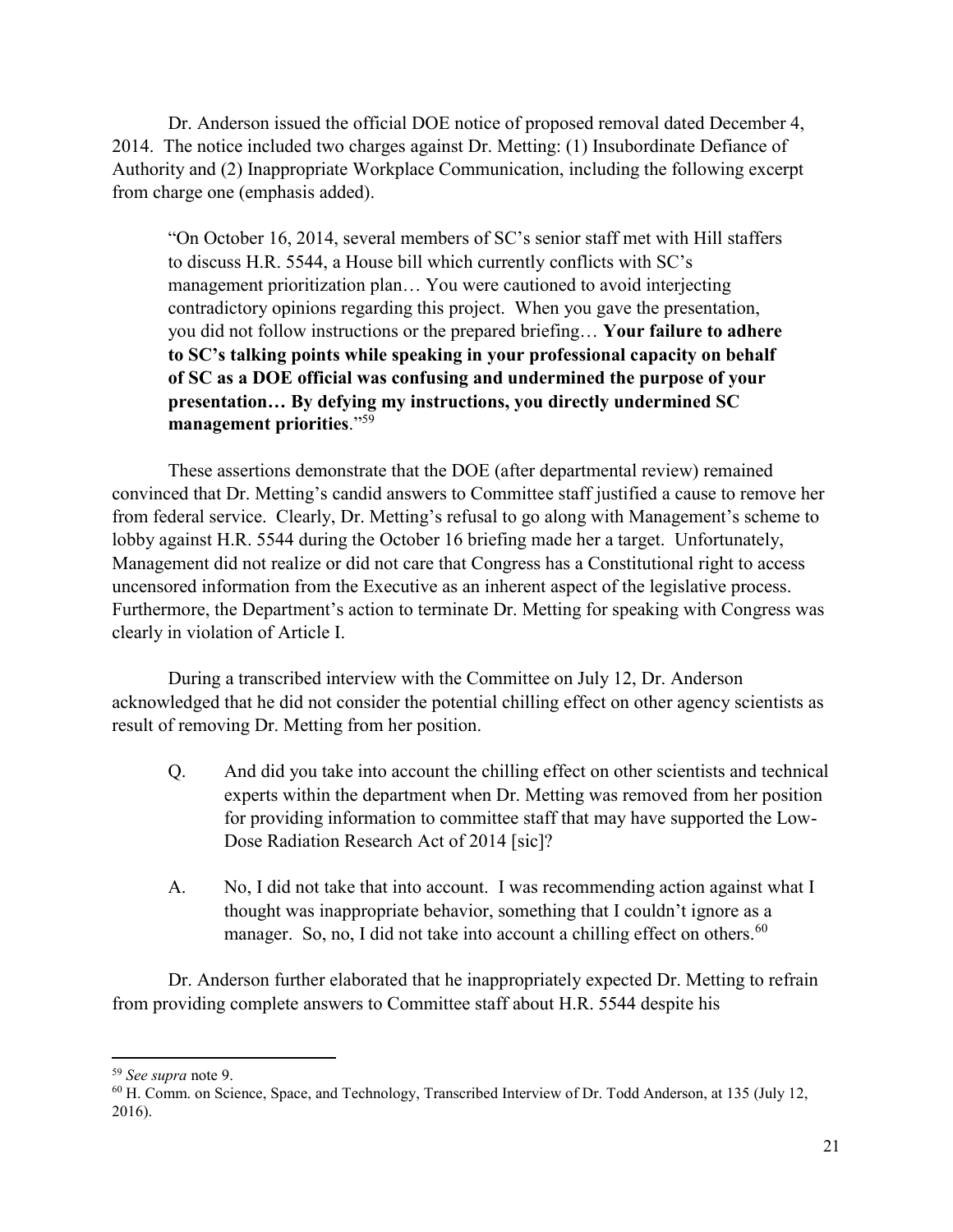acknowledgment of Congressional authority to access that information inherent to Congress' Constitutional authority to legislate.

- Q. In going back, when you provided instruction to Dr. Metting about what she would say, staying on message and staying on task, you think that did give proper consideration to Congress' role and authority to access a wide span of information related to this bill?
- A. Yea, I don't think I don't think anything was I don't think in terms of information about the program, even personal opinions about the program, I don't think anything was really held back. I would have liked, I would have preferred that briefing to be less about her personal opinions and more about the history of the program and, you know, SC's official position than it was.
- Q. But you recognize that Congress has the authority to access that information to legislate?
- $A.$  I do.
- Q. And that the position of the Office of Science may not be relevant to Congress' interest in legislating?
- A. I do understand that.
- Q. But you would have preferred that Dr. Metting held back some of the information that she provided?
- A. Perhaps a bit more on her personal opinion, yes. I did not want that meeting to be all about her and about her personal opinion.
- Q. And that wasn't just your preference that she hold that back, that was the preference and the instruction from DOE management?
- A. That was part of the discussion between myself, Dr. Carruthers, Dr. Huerta, and Dr. Metting at the prebriefing before the meeting.<sup>61</sup>

Once again, this evidence clearly demonstrates that Management's plan and expectation was to censor information and put forth its selective narrative while casting aside Congress' authority to conduct authentic diligence when legislating.

 $\overline{\phantom{a}}$ <sup>61</sup> H. Comm. on Science, Space, and Technology, Transcribed Interview of Dr. Todd Anderson, at 135-137 (July 12, 2016).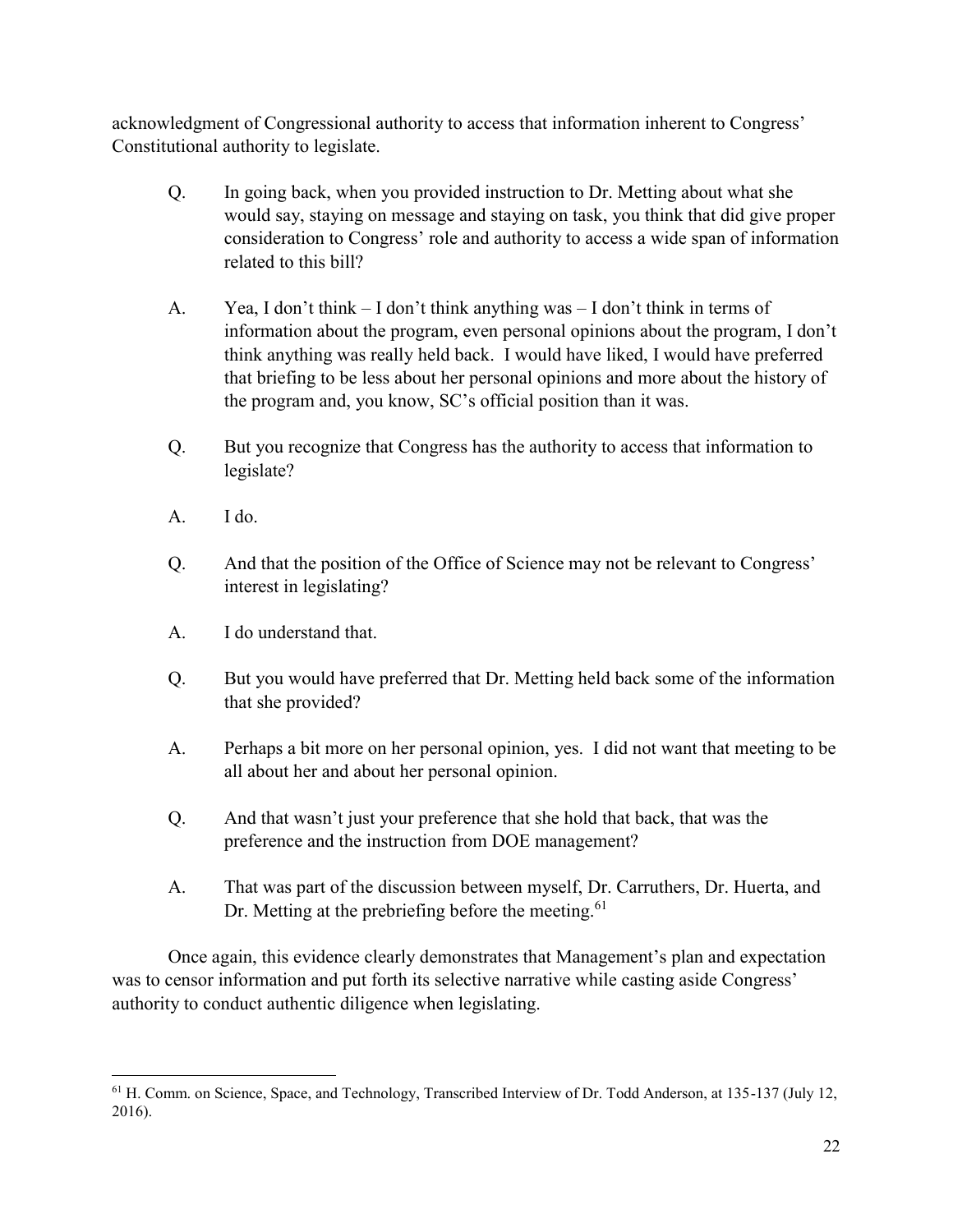**FINDING: Office of Science management and senior employees retaliated against Dr. Metting and violated the law by prohibiting Dr. Metting from providing candid information to Congress. When asked about these violations, Management and Senior DOE officials provided conflicting accounts of whether the Department intended to make its position clear on pending legislation to certain Committee staff.**

## *J. Dr. Metting Was the DOE's Sole Expert on LDRR and Her Opinion Was Silenced to Further Political Interests.*

While Management preferred that Dr. Metting withhold her personal opinions on LDRR, it appears that Dr. Metting was the only qualified expert willing to provide scientific opinions on the nexus of the LDRRP to practicing physicians, researchers in the medical community, and federal emergency response agencies. Dr. Carruthers acknowledged that she lacked any meaningful understanding of LDRR during a transcribed interview with the Committee on May 25, 2016.

- Q. In your scientific opinion, could low dose radiation research convey a benefit or use to practicing physicians in radiology and related disciplines with respect to risk analysis for ordering diagnostics where a patient receives a low dose or radiation to detect the onset of early stage cancer?
- A. I don't know enough of the field to be able to answer that question.
- Q. What was your or what is your understanding of the Department's Low Dose Radiation Research Program?
- A. I know very little of the actual research that they support and the results of that research<sup>62</sup>

Dr. Carruthers also acknowledged that she lacked any understanding of the nexus of LDRR to EPZs or emergency response applications from a potential dirty bomb incident.

Q. In your scientific opinion, could low dose radiation research convey a benefit or use to Federal agencies involved in setting evacuation planning zones, otherwise known as EPZs, from potential radiological incidents?

 $\overline{\phantom{a}}$  $62$  H. Comm. on Science, Space, and Technology, Transcribed Interview of Dr. Julie Carruthers, at 88 (May 25, 2016).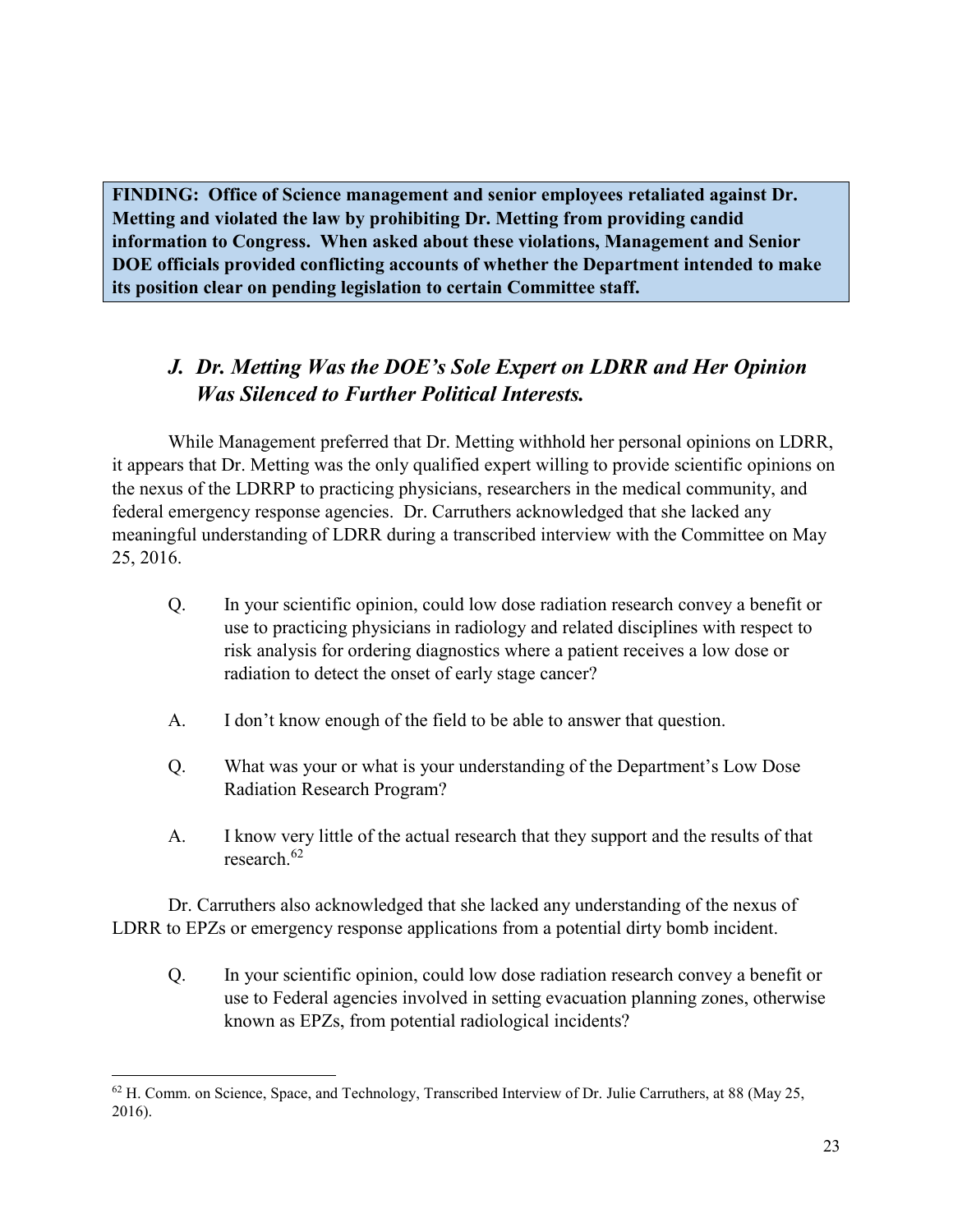- A. I'm not a subject matter expert. I can't tell you how the research of this program could contribute to that topic specifically.
- Q. Okay. To the best of your knowledge, has the Department consulted with the Department of Homeland Security when it comes to EPZ planning and this research?
- A. I don't know.
- Q. To the best of your knowledge, has the Department consulted with the Nuclear Regulatory Commission when it comes to EPZ planning in this research?
- A. I don't know.
- Q. To the best of your knowledge, has the Department consulted with the Department of Defense when it comes to EPZ planning in low dose radiation research?
- A. I don't know.<sup>63</sup>

 $\overline{\phantom{a}}$ 

Dr. Anderson also acknowledged his lack of understanding of the nexus of LDRR to EPZs or emergency response applications from a potential dirty bomb incident.

- Q. In your scientific opinion, could low-dose radiation research convey a benefit or use to federal agencies involved in setting evacuation planning zones, otherwise known as EPZs, from potential radiological incidents?
- A. I couldn't comment on that. I'm not familiar with those procedures.<sup>64</sup>

Clearly, Dr. Metting was the only subject matter expert qualified to provide honest answers to questions posed by Congressional staff. The fact that Dr. Metting provided these answers should not have constituted grounds for her removal from federal service. This testimony further demonstrates that DOE Management would have preferred that Dr. Metting provide erroneous and unresponsive answers to questions posed by Congress that would inform legislative action.

<sup>&</sup>lt;sup>63</sup> H. Comm. on Science, Space, and Technology, Transcribed Interview of Dr. Julie Carruthers, at 90 (May 25, 2016).

<sup>64</sup> H. Comm. on Science, Space, and Technology, Transcribed Interview of Dr. Todd Anderson, at 86-87 (July 12, 2016).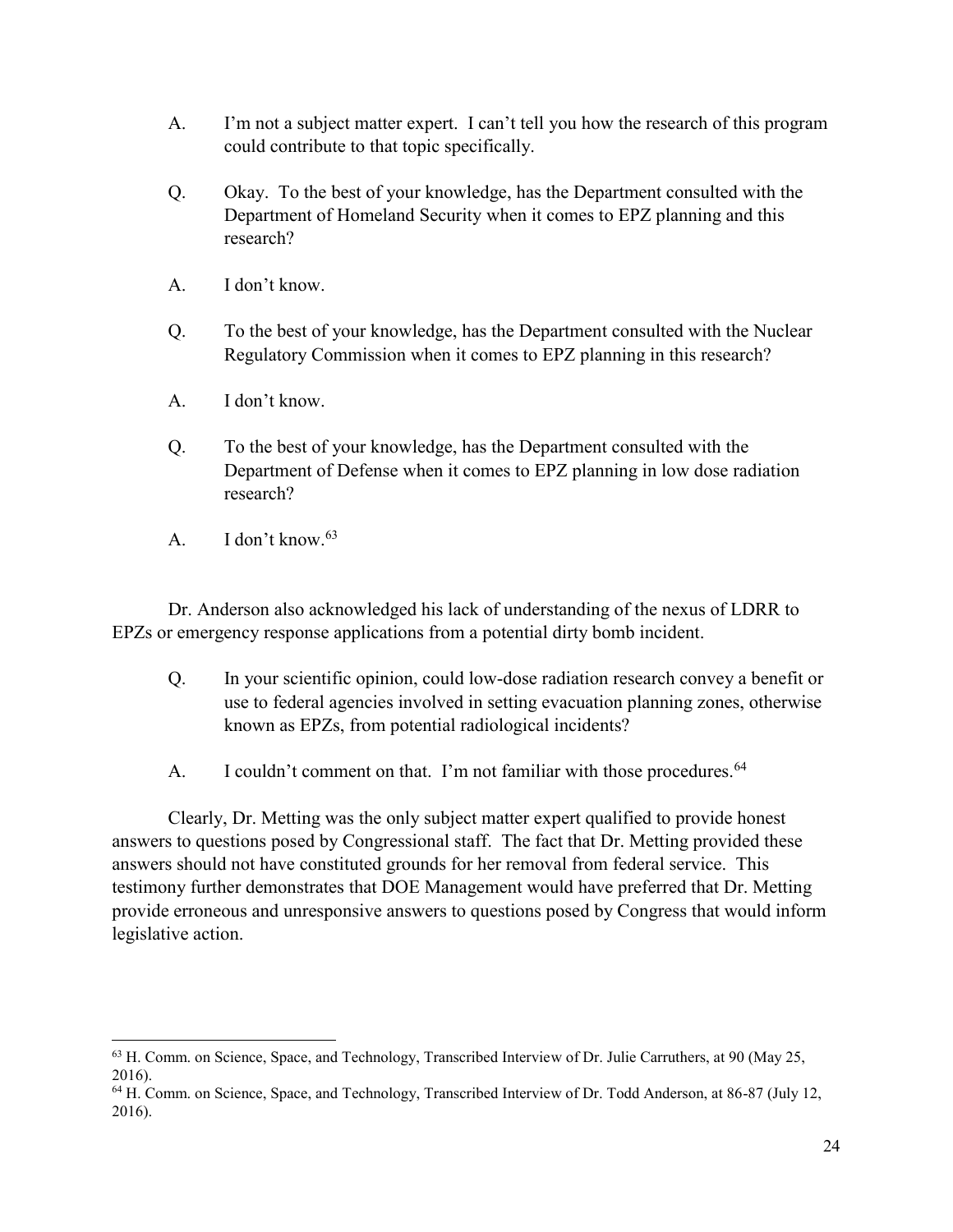## *A. The DOE Exhibited a Complete Disregard for the Legislative Process and Constitutional Separation of Powers at an Institutional Level.*

Article I vests all legislative powers in the Congress, which the Supreme Court has interpreted to include far reaching authority to access information within the Executive branch. In this instance, when Committee staff confronted the DOE with an inquiry about scientific research, Management's first instinct was to employ a strategy of deception rather than allow Dr. Metting to provide uncensored and candid information to Congress. Yet under Article I, the Congress has a Constitutional right to that information as a fundamental aspect of legislating.

The Supreme Court affirmed that Congress has an inherent right to investigate and access information pursuant to legislating in *Eastland v. United States Servicemen's Fund* relying on *McGrain v. Daugherty*, stating "the power to investigate is inherent in the power to make laws because '[a] legislative body cannot legislate wisely or effectively in the absence of information respecting the conditions which the legislation is intended to affect or change." <sup>65</sup> Here, Committee staff sought technical information that would support or counter the advancement of H.R. 5544 to be considered by the full U.S. House of Representatives. The fact that Management intended to hide or deny this type of information from Congress reveals that seniorlevel employees within the Department at the least lacked a due respect for the legislative process and separation of powers and clearly failed to acknowledge the Anti-Lobbying Act.

Regrettably, the DOE's misconduct did not end with Management's plans to suppress information and deceive Committee staff. Rather, DOE Management took affirmative steps beyond its initial violation when it decided to retaliate against Dr. Metting for not conforming with its plans. Since one of DOE's stated purposes for Dr. Metting's removal was her failure to confine the discussion to pre-approved talking points, the Committee concludes that Management put its own priorities over all other considerations to achieve its own ends.

The DOE process to remove an employee from federal service is not simple nor expedient, leaving the Department with plenty of opportunities to consider the consequences of Dr. Metting's removal. Clearly, Management failed to exercise even a minimal standard of care to avoid chilling other agency scientists as a result of its retaliation against Dr. Metting for her unwillingness to censor information from Congress. Management's actions constitute a premeditated and calculated attack on the legislative process. The Committee concludes that the

<sup>65</sup> *Eastland v. U.S. Servicemen's Fund*, 421 U.S. 491, 504 (1975); *See also McGrain v. Daugherty*, 273 U.S. 135, 175 (1927).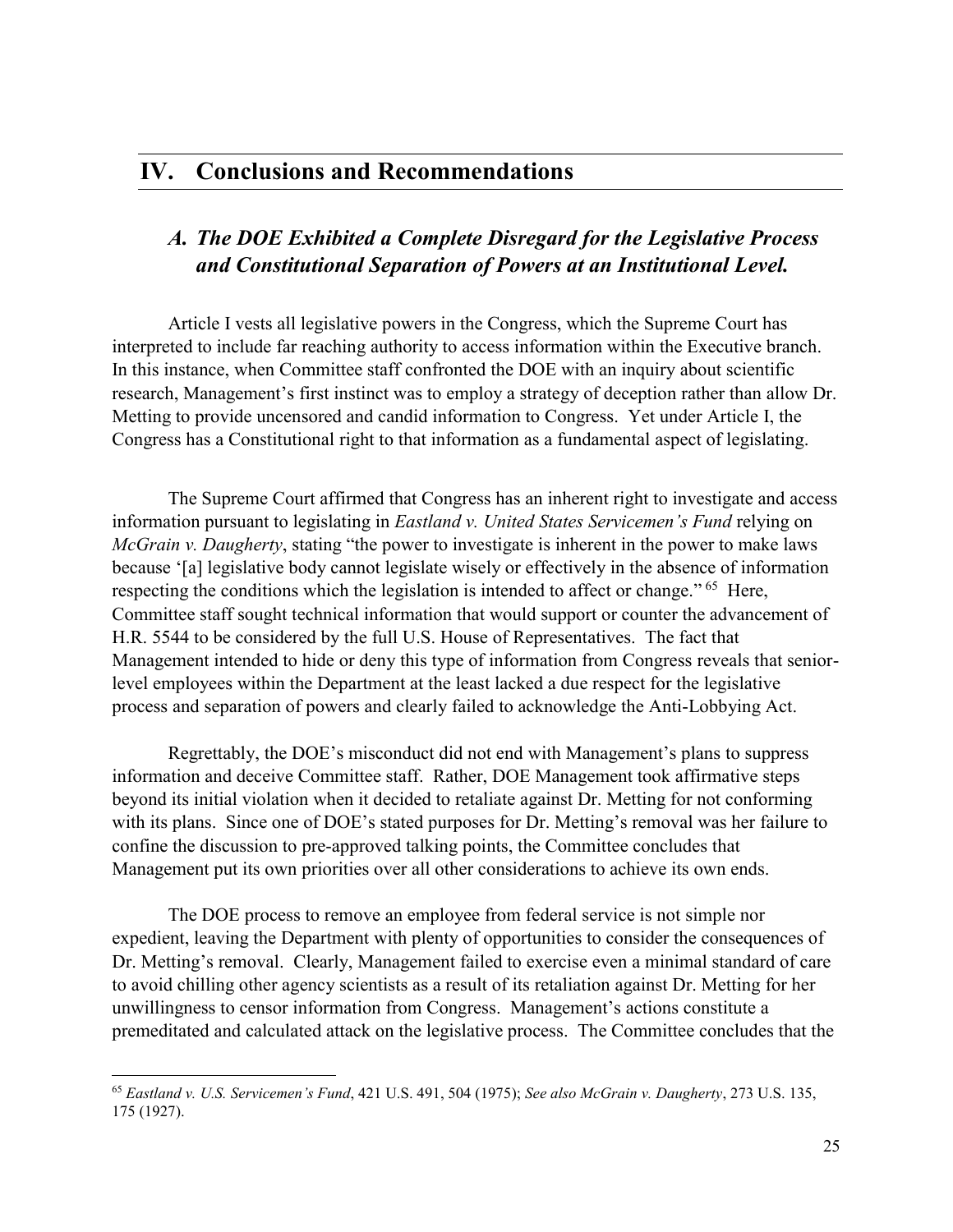DOE's disregard for separation of powers is not limited to a small group of employees, but rather is an institutional problem.

## *B. The DOE Must Overhaul its Management Practices to Ensure that the Department Carries out its Constitutional Responsibilities to be Truthful with Congress and Respects the Legislative Process.*

The actions of Management leading up to the October 16 briefing and subsequent retaliation against Dr. Metting demonstrate the Department's lack of respect for the legislative process as an inherent aspect of separation of powers. In *Watkins v. United States*, the Supreme Court observed "the Power of the Congress to conduct investigations is inherent in the legislative process. That power is broad. It encompasses inquiries concerning the administration of existing laws as well as proposed or possibly needed statutes. It includes surveys of defects in our social, economic or political systems for the purpose of enabling the Congress to remedy them. It comprehends probes into departments of the Federal Government to expose corruption, inefficiency or waste… it is unquestionably the duty of all citizens to cooperate with the Congress in its efforts to obtain the facts needed for intelligent legislative action." 66 The Committee concludes that Management's common practice was to obfuscate information about LDRR from the Congress because Management knew that information would inform decisions related to the advancement of legislation. The DOE must acknowledge its responsibility under the Constitution to provide complete and honest answers to Congress and its designees whom have been charged with preparing legislation.

Regrettably, the DOE has failed to acknowledge that it made any mistakes during the course of events subject to this investigation evidencing the Department's unwillingness to recognize the bounds of its authority or the significance of Congressional inquiry. In *Eastland,* the Court recognized that "to conclude that the power of inquiry is other than an integral part of the legislative process would be a miserly reading of the Speech of Debate Clause in derogation of the 'integrity of the legislative process.'"<sup>67</sup> Here, the DOE has attacked the legislative process itself. The DOE has overreached in efforts to protect its own agenda by attempting to distort a process that the Constitution envisions to be more forthcoming and honest.

Rather than adhere to the unremarkable principle that when Congress inquires about federal programs the Executive must provide complete and truthful answers, the DOE has instituted a culture to protect Management's priorities through veiled advocacy, deception, and lies of omission. DOE Management does not have authority to proactively authorize taxpayer funds nor may it obstruct legislation by manipulation, advocacy, or otherwise. Article I vests legislative power and Article II vests executive power. Neither can operate properly without due respect for the other.

<sup>66</sup> *Watkins v. United States*, 354 U.S. 178, 187 (1957).

<sup>67</sup> *See Eastland* 421 U.S. at 505.